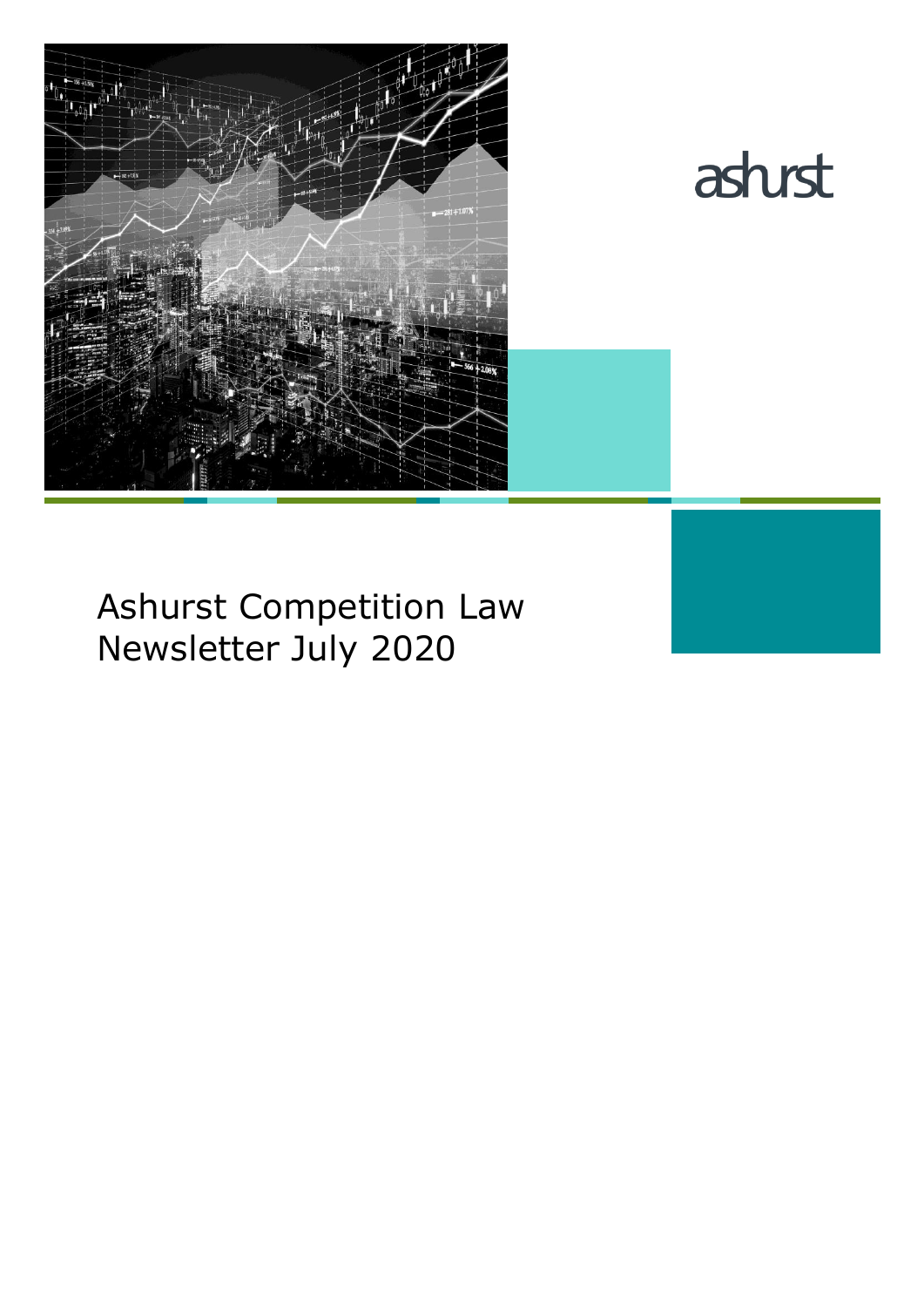# From the Editors



**Alexi Dimitriou** Counsel

T +44 20 7859 1191 M +44 7789 816 477 [alexi.dimitriou@ashurst.com](mailto:alexi.dimitriou@ashurst.com)



Counsel T +32 2 626 1916 M +32 473 132 473

**Donald Slater**

**Laura Carter** Senior Associate

T +44 20 7859 2885 M +44 7824 453 158 [laura.carter@ashurst.com](mailto:laura.carter@ashurst.com)

[donald.slater@ashurst.com](mailto:donald.slater@ashurst.com)



**Edward McNeill** Senior Associate

T +44 20 7859 2843 M +44 7833 681 814 [edward.mcneill@ashurst.com](mailto:edward.mcneill@ashurst.com)



**Emile Abdul-Wahab** Associate

T +44 20 7859 2262 M +44 7824 484 273 [emile.abdul-wahab@ashurst.com](mailto:emile.abdul-wahab@ashurst.com)

The July 2020 issue of Ashurst's competition law newsletter features the European Commission's recently launched sector inquiry into the Internet of Things, the landmark Apple tax State aid case, the eagerly anticipated UK online platforms and digital advertising final report, further cartel developments in the UK, developments in German damages actions procedure, Spanish regulator guidance on compliance programmes, as well as other news.

It also includes a feature article on the launch of Open Banking in Australia.

# Content

**EU**

- [Sector inquiry launched into the Internet of Things](#page-2-0)
- [€13 billion Apple tax recovery decision quashed](#page-3-0)
- [Fines for ethylene purchasing cartel](#page-5-0)

### **FRANCE**

- [Procedural flaws invalidate French dawn raids](#page-6-0)
- [€93 million fine for French double](#page-7-0)-sided cold meat cartel

### **GERMANY**

• [Cartel damages: Group liability and evidentiary burden in Germany](#page-8-0)

#### **SPAIN**

• [Spanish authority publishes compliance guidance](#page-9-0)

#### **UK**

- [CMA seeks new regulatory regime for digital markets following market study](#page-11-0)
- [Healthcare provider and consultants fined over £1.2 million for price fixing](#page-13-0)
- [UK real-estate director banned for seven years after court grants CMA order](#page-14-0)

### **AUSTRALIA**

• **FEATURE ARTICLE:** [Australian Open Banking live, energy next -](#page-15-0) Consumer Data Right update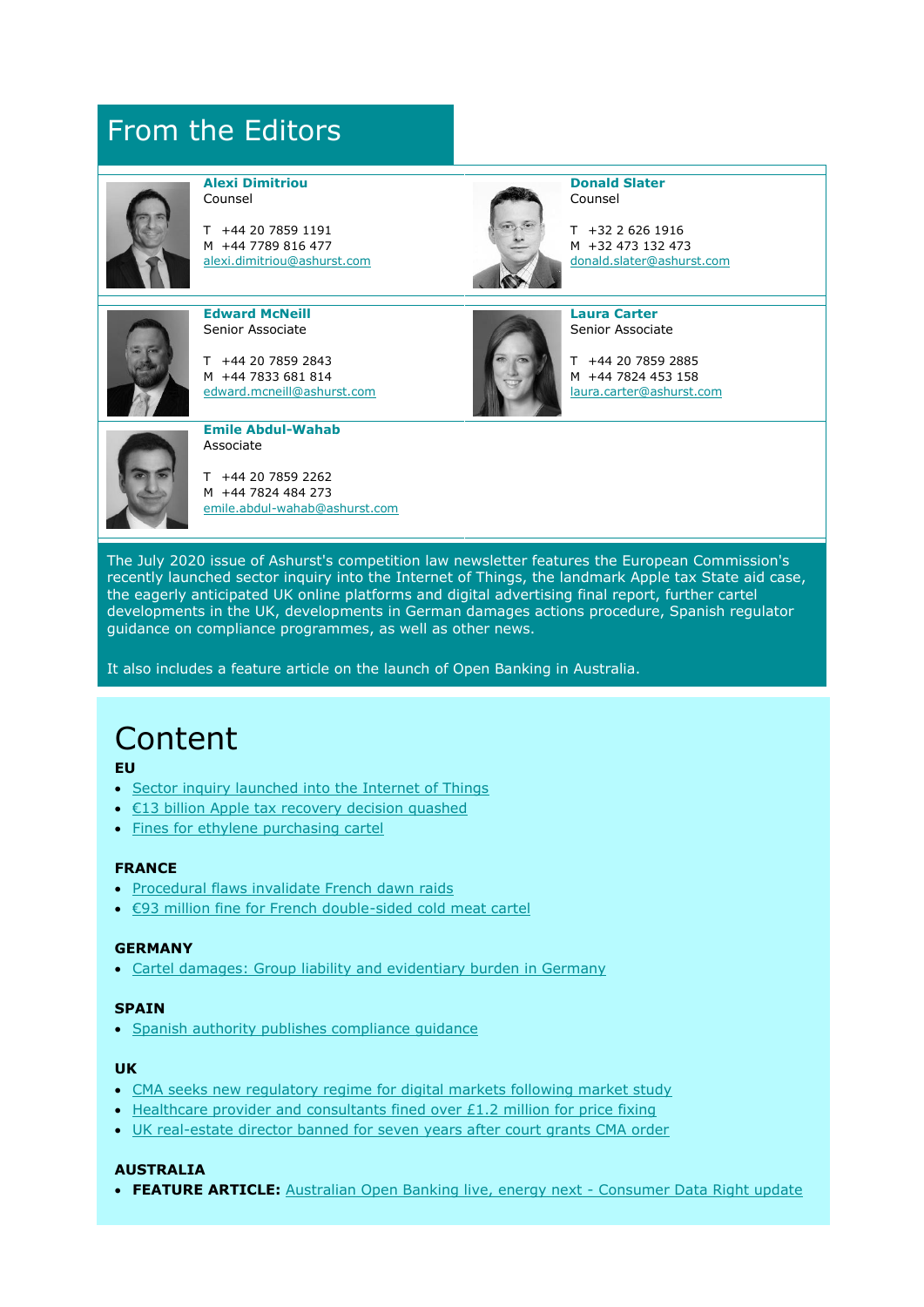<span id="page-2-0"></span>**On [16 July 2020](https://ec.europa.eu/commission/presscorner/detail/en/ip_20_1326) , the European Commission ("Commission") launched an antitrust competition inquiry into the sector of Internet of Things ("IoT") for consumerrelated products and services in the EU. The inquiry complements other actions launched within the framework of the [Commission's](https://ec.europa.eu/digital-single-market/en/content/european-digital-strategy)  [digital strategy,](https://ec.europa.eu/digital-single-market/en/content/european-digital-strategy) in particular regulatory initiatives related to artificial intelligence (AI), data and digital platforms.**

### **WHAT YOU NEED TO KNOW – KEY TAKEAWAYS**

- The inquiry will focus on the consumerrelated products and services that are connected to a network and can be controlled at a distance (e.g. via a voice assistant or mobile device).
- Knowledge about the market gained through the inquiry will contribute to the Commission's enforcement of competition law in this sector and may lead proposals for specific regulation of the sector.
- Many of the concerns that the Commission has already suggested it will focus on as part of this sector inquiry are concerns that it has raised in relation to other sectors of the digital economy.

# **SCOPE**

The inquiry will focus on consumer-related products and services that are connected to a network and can be controlled at a distance (e.g. via a voice assistant or mobile device). These include:

- smart home appliances (e.g. fridges, washing machines, smart TVs, smart speakers and lighting systems);
- wearable devices (e.g. smart watches or fitness trackers);
- other smart devices (e.g. music and video streaming services and about the voice assistants used to access them).

## **AREAS OF POTENTIAL CONCERN**

Knowledge about the market gained through the inquiry will contribute to the Commission's enforcement of competition law in this sector. The Commission has already raised the following areas of potential concern and focus:

- market players using control over data to distort competition, or otherwise close off these markets for competitors;
- restrictions regarding data access;
- restrictions regarding data interoperability;
- self-preferencing;
- practices linked to the use of proprietary standards; and
- the importance of network effects and economies of scale, which might lead to the fast emergence of dominant digital ecosystems and gatekeepers.



#### **POTENTIAL OUTCOMES**

The Commission has no power to adopt measures aimed at remedying a situation under investigation in a sector inquiry. However, the information gathered can be used by the Commission to assess whether it should:

• open specific investigations into practices which may infringe the prohibitions on anticompetitive agreements and abuse of a dominant position (Articles 101 and 102 TFEU). This happened after both the Commission's energy and e-commerce sector inquiries; and

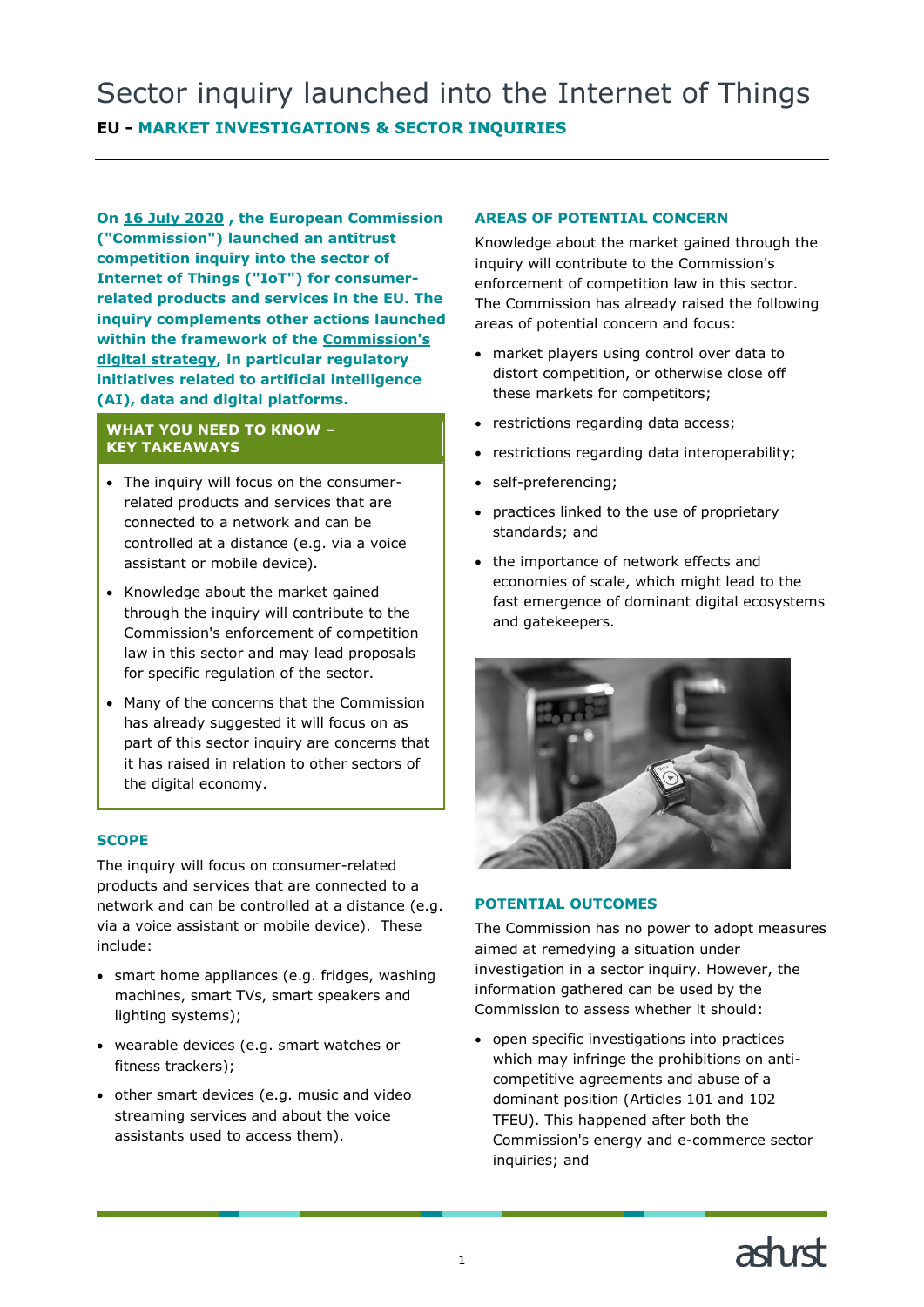• issue proposals for legislation. In the context of the energy sector inquiry, for example, the Commission took an active role in the subsequent debate on unbundling in the third energy package and created political momentum for increased competition enforcement and efficient remedies.

#### **NEXT STEPS AND COMMENT**

Requests for information have already been sent out to a range of players. Recipient companies include smart device manufacturers, software developers and related service providers. A preliminary report on the replies will be published for consultation in spring 2021 and the Commission's final report will follow in the summer of 2022.

Many of the concerns that the Commission has already suggested it will focus on as part of this sector inquiry are concerns that it has raised in relation to other sectors of the digital economy in terms of merger control and antitrust investigations, and in relation to the proposed need for [ex-ante platform regulation and new](https://www.ashurst.com/en/news-and-insights/legal-updates/competition-law-newsletter-may---june-2020/cn06-new-competition-tool-and-ex-ante-regulation-of-digital-platforms/)  [competition tool.](https://www.ashurst.com/en/news-and-insights/legal-updates/competition-law-newsletter-may---june-2020/cn06-new-competition-tool-and-ex-ante-regulation-of-digital-platforms/) The wider digital economy will therefore be watching this space closely.

For more information on EU sector inquires, see our free Ouickguide.

# <span id="page-3-0"></span>€13 billion Apple tax recovery decision quashed **EU - STATE AID**

**On 15 July 2020, the EU General Court ("GC") handed down its much awaited [judgment](http://curia.europa.eu/juris/document/document.jsf?text=&docid=228621&pageIndex=0&doclang=EN&mode=lst&dir=&occ=first&part=1&cid=10446867) in the Apple case. It overturned the European Commission's ("Commission") decision ordering Ireland to recover EUR 13 billion (plus interests) in illegal State aid from Apple in its entirety.**

#### **WHAT YOU NEED TO KNOW – KEY TAKEAWAYS**

- The Commission may use an 'arms-length principle' as a 'tool' to assess whether profit allocation methods endorsed by individual tax rulings are in line with market conditions even if that principle is formally not incorporated into national law. In so doing, the Commission can refer to OECD guidelines.
- When analysing tax measures, the determination of the reference framework is relevant to assess the existence of an advantage. In its Apple judgment, the GC carried out a detailed analysis of the national legal framework.
- Methodological defects in the adoption of the ruling (such as inconsistencies or cursory assessments) are not, in themselves, sufficient to prove the existence of an advantage. The Commission must prove that these defects have led to an actual reduction in

the tax burden on the recipients of the measures.

#### **BACKGROUND**

In August 2016, the Commission [found](https://ec.europa.eu/competition/state_aid/cases/253200/253200_1851004_674_2.pdf) that Apple had been granted illegal State aid of up to EUR 13 billion as a consequence of tax rulings issued by the Ireland in 1991 and 2007 (the "Decision"). These involved two Apple Group companies which were incorporated in Ireland, but not tax resident there. As a result of the tax rulings, most of the sales profits of Apple Sales International ("ASI") and Apple Operations Europe ("AOE") were allocated to their respective head offices. However, according to the Commission:

- these head offices, which had no physical presence or employees, were unable to control or manage the Apple Group's IP licences; and
- only the Irish branches of these companies had the capacity to perform functions related to those licenses.

On this basis, the Commission concluded that the sales profits of ASI and AOE should have been recorded with the Irish branches and taxed in Ireland. It considered that the Irish tax rulings had endorsed an artificial internal allocation of profits within ASI and AOE respectively, and therefore conferred a selective advantage upon them. Consequently,

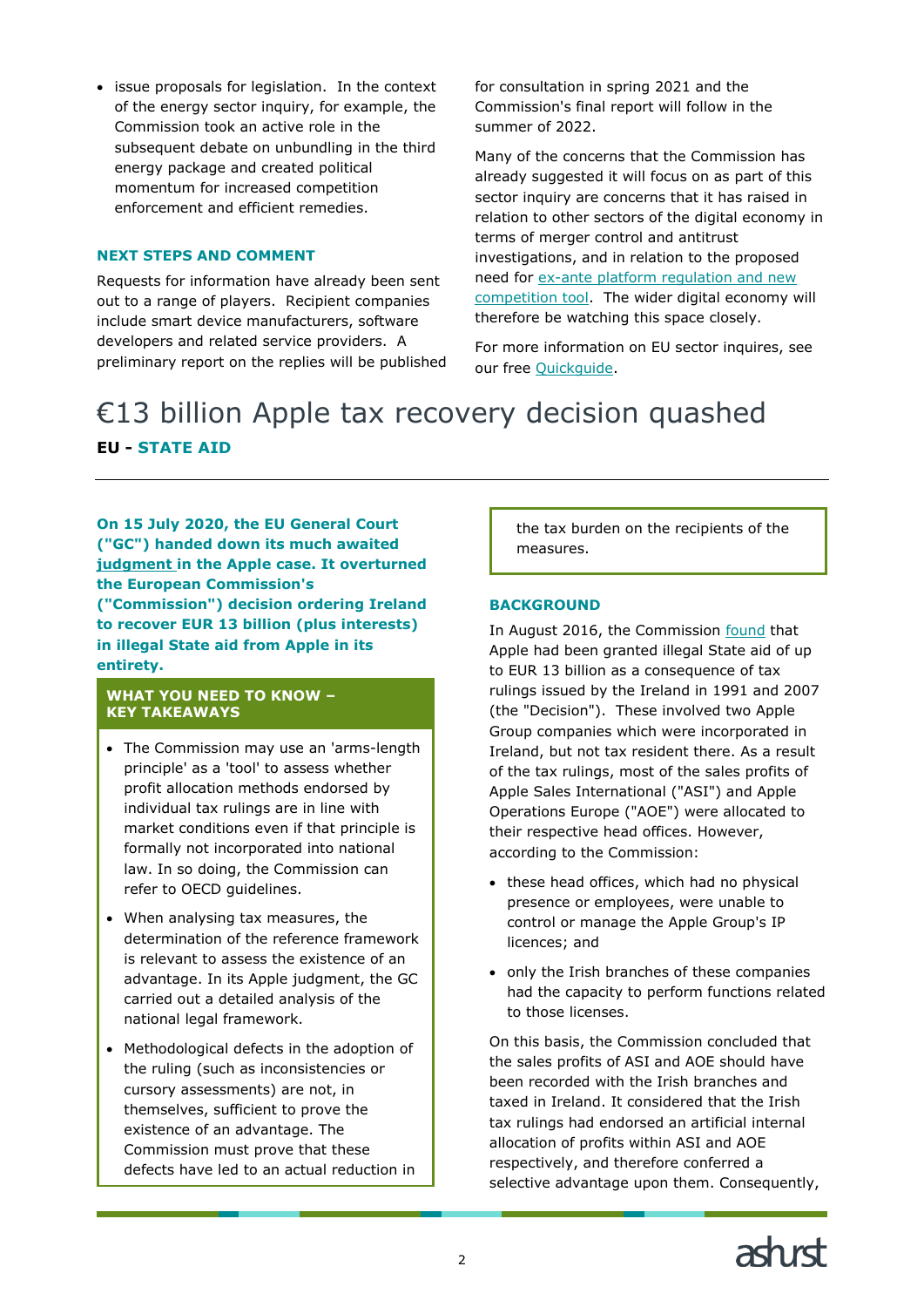the Commission ordered Ireland to recoup up to EUR 13 billion, plus interest, from Apple.

This Decision was the third in a string of decisions concerning tax rulings allegedly granting illegal State aid to multinationals. The Decision and associated record recovery amount attracted criticism notably from the [US](https://www.treasury.gov/press-center/press-releases/Pages/jl0687.aspx)  [treasury,](https://www.treasury.gov/press-center/press-releases/Pages/jl0687.aspx) for "retroactively applying a sweeping new State aid theory that is contrary to wellestablished legal principles [and] calls into question the tax rules of individual countries".

Both Ireland and Apple appealed the Decision before the GC. The judgment in the Apple case is the third one delivered concerning this new Commission's policy after the *[Fiat](http://curia.europa.eu/juris/document/document.jsf?text=&docid=218102&pageIndex=0&doclang=EN&mode=lst&dir=&occ=first&part=1&cid=336162)* and *[Starbucks](http://curia.europa.eu/juris/document/document.jsf?text=&docid=218101&pageIndex=0&doclang=en&mode=lst&dir=&occ=first&part=1&cid=237426)* judgments back in September 2019 (see [our September 2019 newsletter article\)](https://www.ashurst.com/en/news-and-insights/legal-updates/starbucks-win-and-fiat-lose---first-judgments-on-legality-of-tax-rulings/).<sup>1</sup>



### **CONFIRMATION OF THE COMMISSION'S COMPETENCE AND CLARIFICATION OF ITS LIMITS**

In line with the *[Fiat](http://curia.europa.eu/juris/document/document.jsf?text=&docid=218102&pageIndex=0&doclang=EN&mode=lst&dir=&occ=first&part=1&cid=336162)* and *[Starbucks](http://curia.europa.eu/juris/document/document.jsf?text=&docid=218101&pageIndex=0&doclang=en&mode=lst&dir=&occ=first&part=1&cid=237426)* judgments, the GC takes the view that the Commission is competent to verify, under EU State aid rules, whether an individual tax ruling granted an advantage to the concerned tax payer as compared to the *'normal'* taxation system.

The GC confirmed that:

ł

- the Commission may use an '*arm's-length principle*' as a '*tool*' to screen whether the tax rulings at issue were in line with market conditions; and
- the Commission can apply the Authorised OECD Approach which, in the GC's words, reflect the '*international consensus*' and thus have '*real practical significance*' when

<sup>1</sup> The *Fiat* judgment is currently under appeal before the EU Court of Justice.

<sup>2</sup> Note that the issue in the *Apple* case (taxation of companies that are not tax resident in Ireland and which interpreting questions regarding profit allocation to permanent establishment. 2

The GC took these views despite the fact that neither the *'arm's-length principle'* nor the Authorised OECD Approach were '*formally incorporated into Irish law*' at the time of the rulings.

However, and arguably in contradiction with the above, the GC draws some limits to the Commission's action by clarifying that:

- there is no *'freestanding obligation*' to apply an *'arm's length principle'* arising from Article 107 TFEU and obliging Member States to apply it horizontally and in all areas of their national tax law;
- the Commission cannot '*disregard the national rules of taxation*' and determine *'independently'* what constitutes the *'normal'* taxation of an integrated company.

As a result, and in contrast with its *Fiat* and *Starbucks* judgements, the GC carried a detailed analysis of the national legal framework, including the relevant legislation and case law.

### **FAILURE BY THE COMMISSION TO DISCHARGE ITS BURDEN OF PROOF**

The GC concluded that the Commission had failed to show to the *'requisite standard of proof that there was a selective advantage*' and annulled the Decision in its entirely. The GC held that the Commission's **primary line of reasoning** was based on erroneous assessments of:

• the *'normal'* taxation under the applicable Irish tax law. The Commission was wrong to allocate *'by default'* the profits derived from the use of the IP licences to the Irish branches, solely on the basis that ASI and AOE had no staff nor physical presence outside their Irish branches (so-called *'exclusion'* approach). The GC accepted that, according to Irish case law, the relevant determining factor when deciding the relevant profits of a branch is the extent to which the branch has *'actual'* control of property at issue; and

trade in that State through their Irish branches) differed from in the *Fiat* and *Starbucks* cases (prices of intragroup transactions within a group of undertakings).

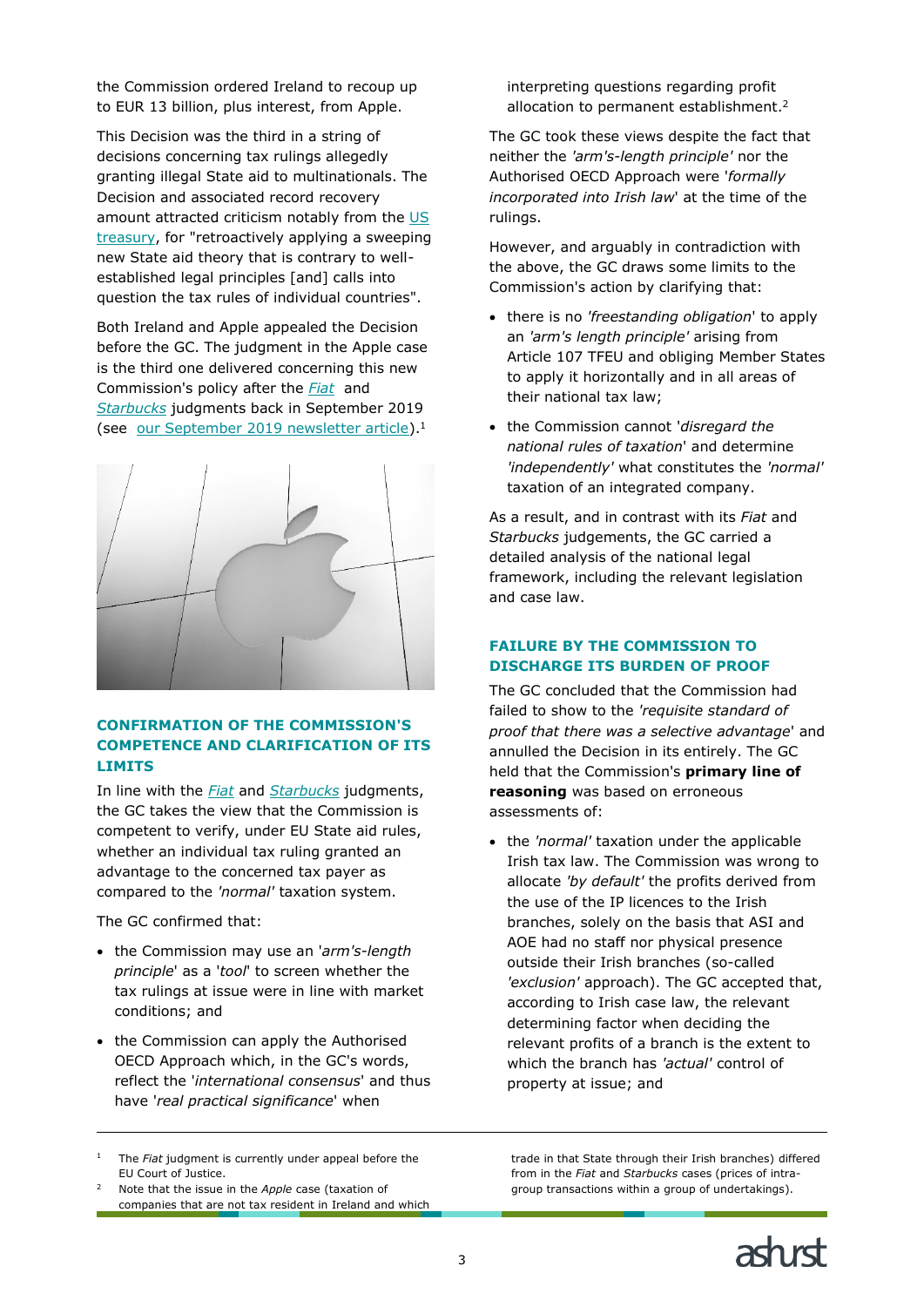• the activities within the Apple Group. The Commission failed to show that the IP licences should have been allocated to the Irish branches of ASI and AOE in view of: (a) the activities and functions *'actually'* performed by the Irish branches of ASI and AOE; and (b) the strategic decisions taken and implemented outside of those branches (which were centralised in the US).

In addition, the GC considered that the Commission did not demonstrate, in its **subsidiary line of reasoning**, methodological errors in the contested tax rulings (concerning the choice of the tested party, the choice of the profit level indicator and the levels of return accepted) which led to a reduction in ASI and AOE's chargeable profits in Ireland.

While the General Court explicitly *'regrets the incomplete and occasionally inconsistent nature of the contested tax rulings*', 3 it made clear that these *'defects'* were not, in themselves, sufficient to prove the existence of an advantage.

analysis to meet the requisite standard of proof. In particular, the Commission cannot presume the existence of a selective advantage or a consequence of mere 'methodological defects' in the adoption of the rulings.

Following the judgment, Commissioner Vestager [stated](https://ec.europa.eu/commission/presscorner/detail/en/statement_20_1356) that *'the Commission will continue to look at aggressive tax planning measures under EU State aid rules to assess whether they result in illegal State aid. At the same time, State aid enforcement needs to go hand in hand with a change in corporate philosophies and the right legislation to address loopholes and ensure transparency*.'

The *Apple* judgment may still be appealed before the Court of Justice.

On the same day as the *Apple* judgment, the Commission unveiled its [new tax package.](https://ec.europa.eu/commission/presscorner/detail/en/ip_20_1334) In this context, the Commission will explore how to make full use of Article 116 TFEU, which allows proposals on taxation to be adopted if the qualified majority is reached. *Ashurst represented Luxembourg, who intervened in support of Ireland in Case T-778/16.*

### **CONCLUSION AND NEXT STEPS**

The *Apple* judgment, shows that the Commission is required to conduct a thorough

# <span id="page-5-0"></span>Fines for ethylene purchasing cartel

# **EU – ANTITRUST - CARTELS**

**On 14 July 2020, the European Commission ("Commission") fined ethylene purchasers Orbia, Clariant and Celanese EUR 260 million for having colluded and exchanged information on purchase prices on the ethylene merchant market with a fourth participant Westlake, who received full immunity for blowing the whistle.**

#### **WHAT YOU NEED TO KNOW – KEY TAKEAWAYS**

- This case is the first purchasing horizontal cartel detected in the chemical industry sanctioned under the Commission's 2006 Fines Guidelines.
- Unlike in most cartels, where companies collude to increase their sale prices, the

four companies colluded to lower the value of ethylene, to the detriment of ethylene sellers – also known as a purchasing cartel.

- When calculating the penalties, the Commission used the value of purchases in the EU rather than the value of sales to set the level of the fines. As the Commission presumed that those figures were artificially lowered by the cartel conduct, it used its discretion to increase the amount of the fine for all companies by 10%.
- The cartelists settled the investigation with the Commission and benefited from fine reductions in exchange for their cooperation with the Commission and

ł

See the [press release of the GC.](https://curia.europa.eu/jcms/upload/docs/application/pdf/2020-07/cp200090en.pdf)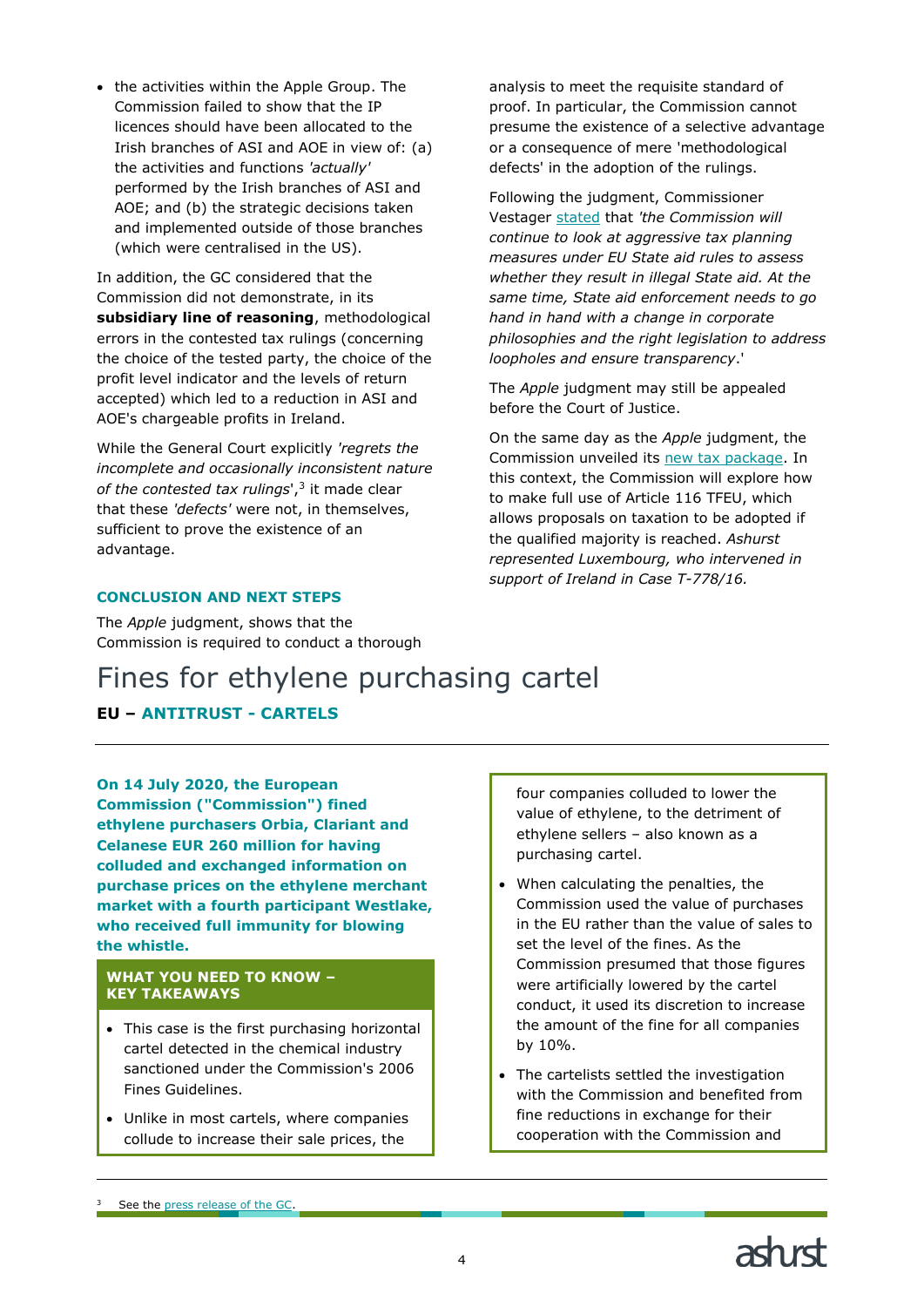acknowledging their participation in the cartel.

### **THE CARTEL**

In May 2016, Commission officials conducted dawn raids on companies active in the market for the purchase of ethylene. The purchase price of ethylene is very volatile and, in order to reduce the risk of price volatility, ethylene supply agreements refer to a pricing formula, which often includes a Monthly Contract Price ("MCP") - an industry price reference resulting from individual negotiations between ethylene buyers and sellers.

During its investigation, the Commission found that the four ethylene purchasers coordinated their price negotiation strategies before and during the bilateral MCP 'settlement' negotiations with ethylene sellers to push the MCP down and therefore colluded to buy ethylene for the lowest possible price to the detriment of ethylene sellers. The Commission also found that the four ethylene purchasers exchanged price-related information.



The purchasing cartel took place during the process of establishing the MCP and lasted from December 2011 to March 2017. The conduct concerned markets in Belgium, France, Germany and the Netherlands.

## **THE FINES**

On [14 July 2020,](https://ec.europa.eu/commission/presscorner/detail/en/ip_20_1348) the Commission fined Orbia, Clariant and Celanese EUR 260 million for breaching the Article 101 TFEU prohibition on anticompetitive agreements. A fourth participant in the purchasing cartel, Westlake, received full immunity for revealing the existence of the cartel to the Commission, avoiding a fine of approximately EUR 190 million. All four companies admitted their involvement and settled the case.

As the cartel concerned a collusion on purchase prices, the Commission used the value of purchases in the European Union, rather than the value of sales, to set the level of the fines. The Commission also used its discretion under the [2006 Guidelines on fines](https://eur-lex.europa.eu/legal-content/EN/TXT/PDF/?uri=CELEX:52006XC0901(01)&from=EN) to increase the amount of the fine for all companies by 10% under the assumption that those figures were presumably artificially lowered because of the price coordination. Furthermore, in setting the amount of the fine, the Commission took account of the fact that Clariant had previously been sanctioned for a similar infringement.

Applying its [2006 Leniency Notice,](https://eur-lex.europa.eu/legal-content/EN/TXT/PDF/?uri=CELEX:52006XC1208(04)&from=EN) the Commission granted Westlake full immunity for revealing the existence of the cartel. Orbia, Clariant and Celanese benefited from reductions of their fines for their cooperation with the Commission investigation. The reductions reflect the timing of their cooperation and the extent to which the evidence they provided helped the Commission to prove the existence of the cartel in which they were involved. In addition, Orbia, Clariant and Celanese received a further 10% discount each for settlement, under the Commission's [2008 Settlement Notice.](https://eur-lex.europa.eu/legal-content/EN/TXT/HTML/?uri=CELEX:52008XC0702(01)&from=EN)

<span id="page-6-0"></span>This case is the Commission's first purchasing horizontal cartel relating to the chemical industry sanctioned under the 2006 Guidelines [on fines.](https://eur-lex.europa.eu/legal-content/EN/TXT/PDF/?uri=CELEX:52006XC0901(01)&from=EN)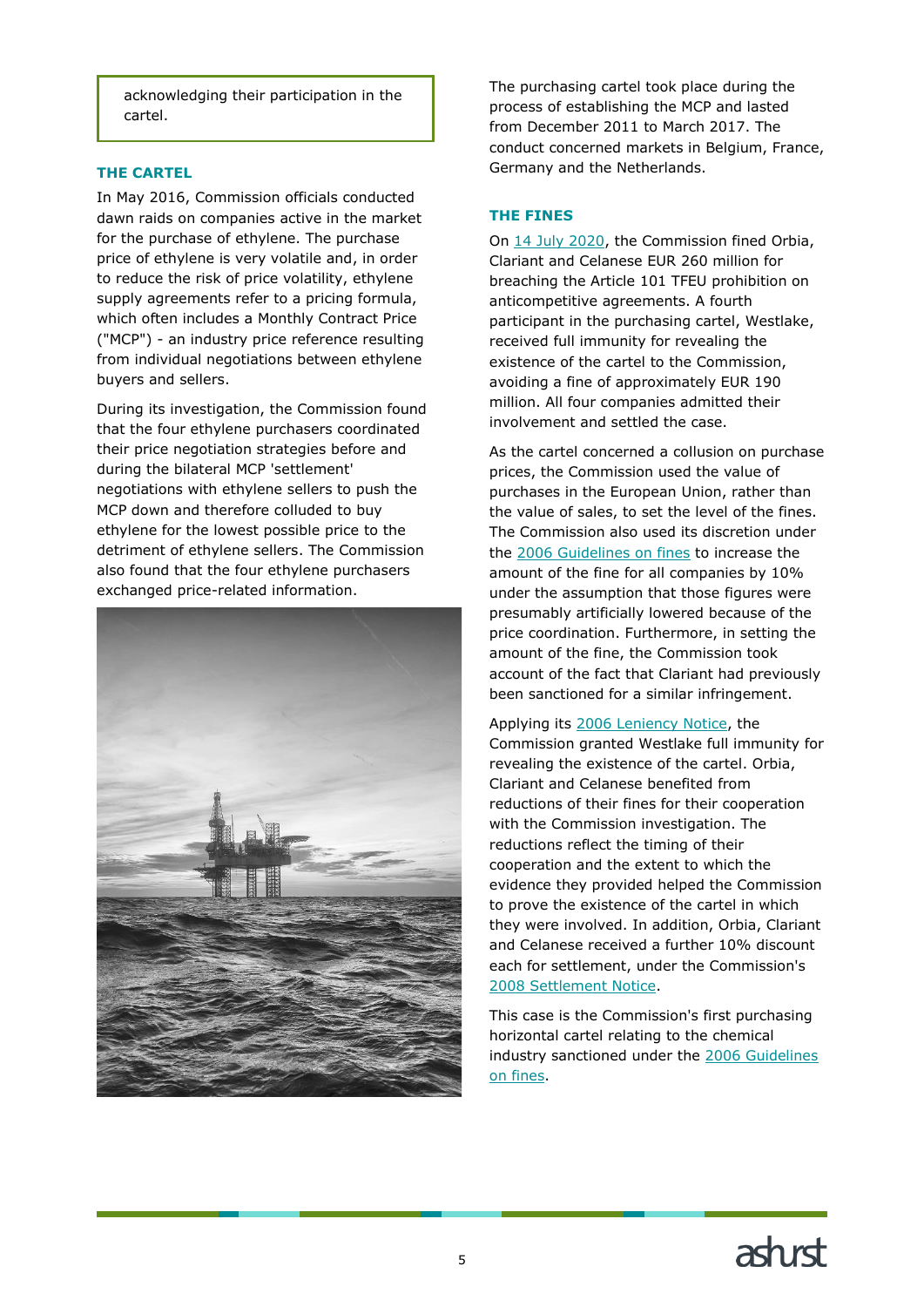# Procedural flaws invalidate French dawn raids

# **FRANCE – PROCEDURES – DAWN RAIDS**

**On 8 July 2020, the Paris Court of appeal ("the Court") annulled dawn raids conducted by the French Competition Authority ("the FCA") at Whirlpool's premises in 2014.**



#### **WHAT YOU NEED TO KNOW – KEY TAKEAWAYS**

- When a dawn raid is conducted on the basis of documents seized by the FCA during previous dawn raids, the list of these documents must be attached to the order authorising the subsequent dawn raids in order to ensure effective remedy against the order.
- The FCA may not ground a request to conduct dawn raids on the basis of evidence gathered during a previous dawn raid if this dawn raid has been annulled by a court.

<span id="page-7-0"></span>On 27 and 28 May 2014, the FCA raided Whirlpool's premises to find evidence of an alleged price-fixing cartel in the domestic

appliance sector. These investigations were conducted by the FCA following the discovery of initial evidence during previous dawn raids conducted on the premises of Samsung and Fagor Brandt. Whirlpool subsequently challenged the validity of these raids before national courts.

After the Court first rejected its claims in 2017, the French Supreme Court overturned the judgment and sent the case back to the Court. In this judgment dated 8 July 2020, the Court reversed its previous judgment and annulled the dawn raids, ruling the following:

- First, that the list of documents seized during the previous raid was not attached to the order authorising the dawn raid, which resulted in Whirlpool being deprived of its right to an effective remedy against the order.
- Second, that the raid on Samsung's premises had already been annulled by the Supreme Court in 2017 because of the violation of its rights to defence (Samsung had been deprived of its right to contact its lawyers until the investigators placed seals in its premises – see our summary [here\)](https://www.ashurst.com/en/news-and-insights/legal-updates/i-want-my-lawyer-french-supreme-court-invalidates-raids-to-ensure-access-to-lawyers/). The FCA was therefore not authorized to use evidence gathered during this previous raid to support its request for an authorization to carry out consecutive dawn raids. According to the Court, the circumstance that the court order was not solely based on this evidence is not relevant, as it still constitutes one of the main grounds of the order.

As a consequence, the Court annulled dawn raids on Whirlpool's premises, preventing the FCA from keeping the seized documents or a copy.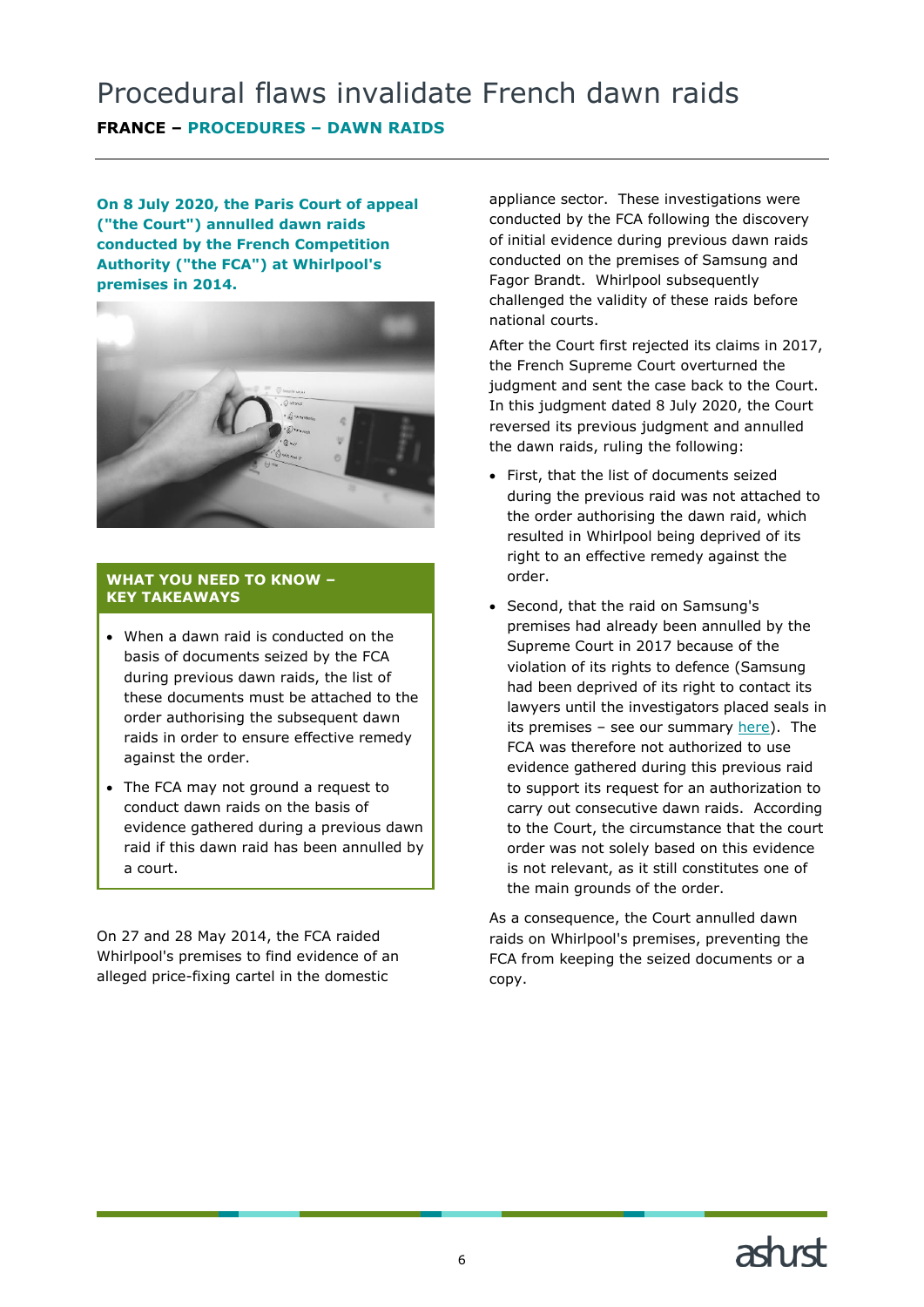# €93 million fine for French double-sided cold meat cartel **FRANCE – ANTITRUST – CARTELS**

**The French Competition Authority ("FCA") has fined twelve undertakings involved in a cartel at multiple levels of the ham and cold meats sector.**

#### **WHAT YOU NEED TO KNOW – KEY TAKEAWAYS**

- The fines concerns several cold meat manufacturers who co-ordinated their conduct both on the upstream meat procurement markets and on the downstream markets for the wholesale sale of ham and cold meats.
- For only the second time in its decisional practice, the FCA did not grant impunity from fines to the first leniency applicant.

On 16 July 2020, the FCA issued a [decision](https://www.autoritedelaconcurrence.fr/en/press-release/autorite-hands-out-fines-worth-93-million-euros-cartel-ham-and-cold-meats-charcuterie) (n°20-D-09) imposing fines to 12 undertakings which were party to a cartel in the ham and cold meats sector between 2010 and 2013. The investigation was triggered by an initial leniency application, followed by second application, and dawn raids conducted in 2013.

The cartel consisted of three distinct infringements set of practices that took place at different levels of the supply chain, namely:

- co-ordination (including information exchange) on prices on the upstream market for the procurement of ham flank (used to produce cooked hams), purchased by the manufacturers from slaughterhouses; and
- co-ordination on prices on the downstream markets for the sale of private labels and

value for money products to retailers (second and third infringements).



Other than the double-sided nature of this conduct, two additional aspects of the decision are worth noting:

- First, the FCA used an unusual method to determine the amount of fines. It calculated the fines on the basis of the downstream sales and upstream purchases made by the cartelists, but did not explicitly mention the proportion of the downstream sales or upstream purchases taken into account to calculate the fine's basic amount.
- Second, for only the second time in its decisional practice (see FCA, [decision n°15-](https://www.autoritedelaconcurrence.fr/sites/default/files/commitments/15d19.pdf) [D-19](https://www.autoritedelaconcurrence.fr/sites/default/files/commitments/15d19.pdf) dated 15 December 2015), the FCA did not grant immunity from fines to the first leniency applicant. This was because that applicant did not provide complete information on the cartel, having omitted to report some of the cartel meetings.

# <span id="page-8-0"></span>Cartel damages: Group liability and evidentiary burden in Germany

**GERMANY – PRIVATE DAMAGES ACTIONS** 

**On 8 July 2020, The German Lower Regional Court of Dortmund ("Court") recently handed down its [ruling](https://www.justiz.nrw.de/nrwe/lgs/dortmund/lg_dortmund/j2020/8_O_75_19_Kart_Urteil_20200708.html) regarding follow-on damages against a specialist wholesale company for sanitary and heating products. Damages were sought** 

**following a fine of the German Federal Cartel Office ("FCO") relating to coordinated of price calculations. In its ruling, the Court comments on the general liability of group companies for damages caused by the economic unit they belong** 

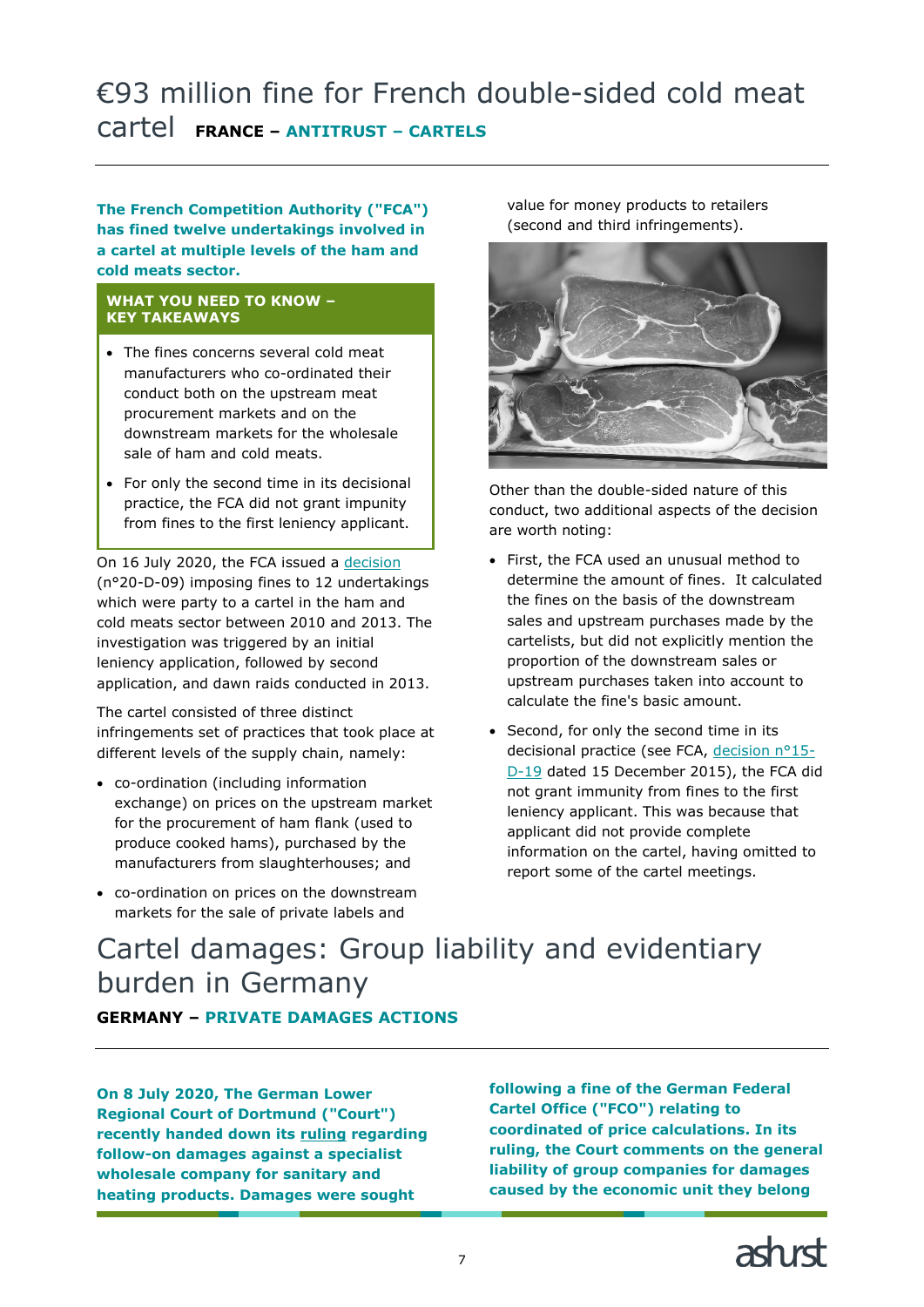**to as well as the necessary evidentiary burden placed on the plaintiff for the assertion of damages in follow-on antitrust proceedings.**

#### **WHAT YOU NEED TO KNOW – KEY TAKEAWAYS**

- In accordance with the Skanska judgment, the Court considers a (group) company may be liable for damages resulting from a violation of competition law committed by another entity within the same group.
- The claimant needs to establish and prove sufficient facts with respect both being affected and actually harmed by the anticompetitive conduct. It is not sufficient to simply refer to general economic evidence which does not cover the specific dispute at hand.
- In instances where claimant meets such requirements, the court may estimate the damages to be awarded "free-handed". In such cases, the court may also consider the specifics of the respective anticompetitive behaviour.

One of the hot topics in private enforcement of competition law at the moment is the question of to whom liability for damages caused by anticompetitive behaviour extends. This question is particularly important in instances when a claim is brought against a (group) company which was not itself found to have infringed competition law, but which belongs to the same "economic unit" as the group entity that was subject to an infringement decision.

In its ruling, the Court challenges the positions of other German courts of first instance. The Court confirmed, drawing on the principles of the ruling of the European Court of Justice in

*[Skanska](https://www.ashurst.com/en/news-and-insights/legal-updates/non-infringing-parents-can-be-liable-in-damages-for-subsidiaries-conduct/)*, that group companies are generally liable to cartel damage claims regarding breaches of competition law by other companies of the same group.

The Court, however, did not need to take its assessment any further as the action was unsubstantiated with respect to other prerequisites for liability under German law.



The action was thus dismissed. Nevertheless, the Court seemed to sympathize with the a "free-handed" estimation of the amount in damages to be awarded by the judge. However, it was stressed that such an estimate requires the claimant to substantiate its claim, i.e. to properly establish the facts to base such estimate on.

In the present case, the Court found the claimant to have not met this requirement, since it only submitted a vast number of documents (much of which did not relate to the concerned products) and had relied on generic references to studies in order to determine the damage suffered. The Court ruled that a "freehanded" approach to calculating damages is only applicable if the facts presented allow the other party to effectively defend itself against such claim; in addition, the specific circumstances of the anti-competitive conduct also needs to be considered.

<span id="page-9-0"></span>Spanish authority publishes compliance guidance **SPAIN – NEW LAW/POLICY - PROCEDURE**

**The Spanish competition authority ("CNMC") has published a ["Guide on](https://www.cnmc.es/sites/default/files/editor_contenidos/Competencia/Normativas_guias/202006_Guia_Compliance_FINAL.pdf)  [Regulatory Compliance Programmes in](https://www.cnmc.es/sites/default/files/editor_contenidos/Competencia/Normativas_guias/202006_Guia_Compliance_FINAL.pdf)  [Relation to Competition Law"](https://www.cnmc.es/sites/default/files/editor_contenidos/Competencia/Normativas_guias/202006_Guia_Compliance_FINAL.pdf) (the "Compliance Guide") which provides guidance on the circumstances in which internal compliance programmes can lead** 

### **to more lenient sanctions imposed as a result of a breach of competition law.**

#### **WHAT YOU NEED TO KNOW – KEY TAKEAWAYS**

• With this publication, the CNMC aims to incorporate compliance considerations into

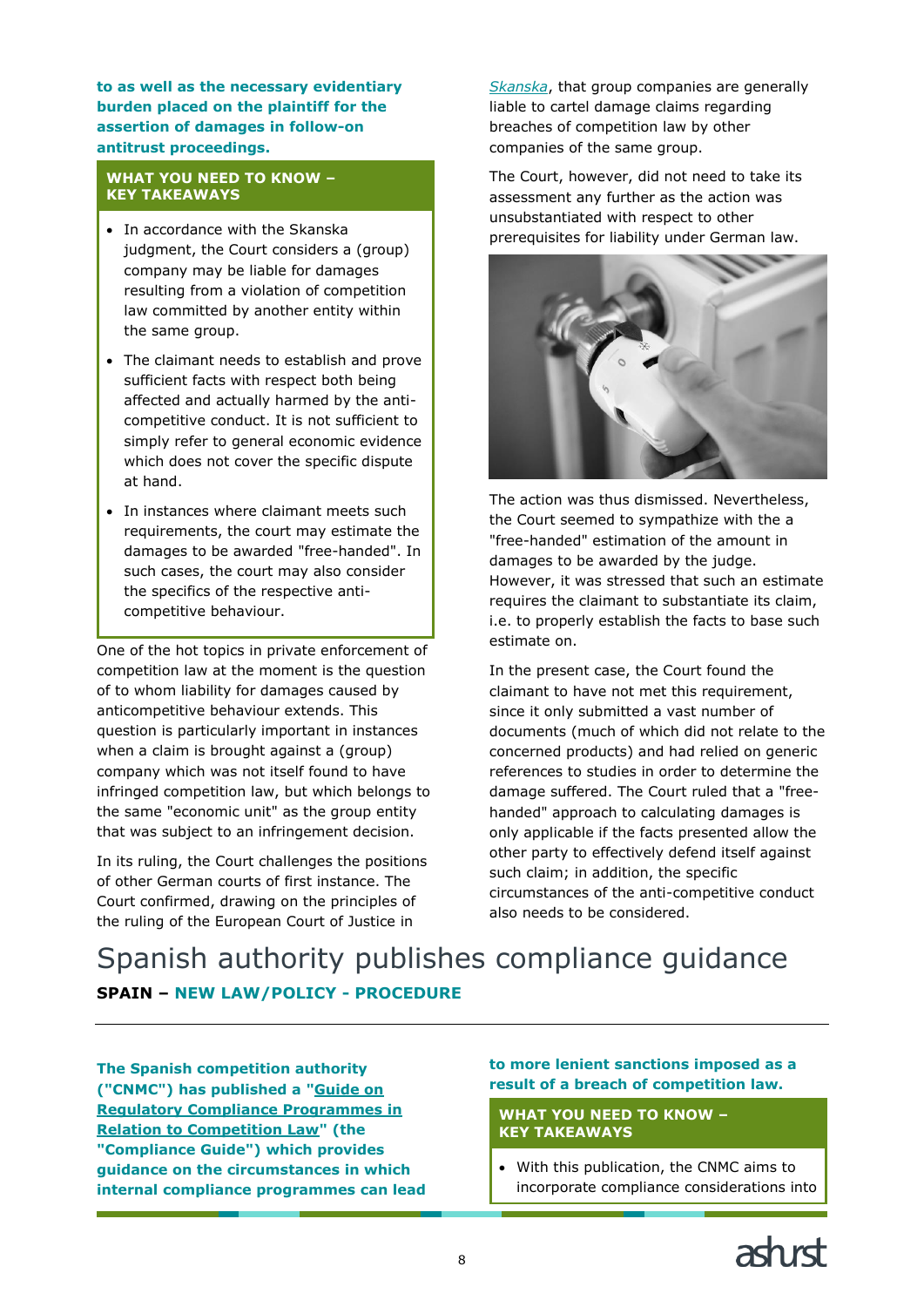companies' day-to-day decision-making processes.

- A positive evaluation of a compliance programme by the CNMC could entail a reduction of the fines that the company might face in an antitrust investigation, and (in the case of a bid-rigging infringement) potential avoid a ban from participating in future public tenders.
- However, the mere implementation of a compliance programme cannot in itself benefit from the above. It must meet a number of criteria that will be assessed on a case-by-case basis by the CNMC.

The Compliance Guide offers two key messages:

- the mere implementation of a compliance programme (either before or after an investigation is launched) does not constitute in itself a mitigating circumstance. It needs to meet a number of criteria that will be assessed on a case by case basis by the CNMC; and
- a positive evaluation of the compliance programme can result in:
	- − a reduction in the level of fine that the company might face, and possibly immunity (in certain circumstances where the infringing conduct is reported to the CNMC but immunity applications are not usually applicable); and
	- − avoiding a ban from participating in future public tenders in the case of a bid-rigging infringement.



According to the Compliance Guide, in order to obtain a positive evaluation, a compliance programme must meet the following criteria:

• **Involvement of the company's governing bodies and/or senior** 

**management**: This will be the case when, among others, there is an incentive policy in place that rewards compliance (for example, applying bonusses) and punishes noncompliance (for example with salary cuts, limitation of promotion, or even dismissals) and top managers clearly and firmly state that compliance with Competition law is not only a legal obligation, but a core element of the company's culture (for example, in the intranet, compliance emails, etc.).

- **Effective training:** The company must have a training programme to ensure that employees receive training regarding Competition law (the training must be adapted to each different activities and functions).
- **Independence and autonomy of the Compliance Officer:** The company must demonstrate the independence and autonomy of the Compliance Officer responsible for the design and execution of its compliance programmes. This includes granting the Compliance Officer the power to report conduct directly to the governing body.
- **Risk identification and design of control mechanisms:** The company should have:
	- − a risk map identifying the business areas and employees that are at the highest risk of infringing competition law, as well as the likelihood and impact of such infringement; and
	- − a control matrix stating the procedures the company will follow in case an infringement materialised.
- **Design of the internal procedures for lodging complaints and/or doubts:** There must be an internal reporting channel to report potential infringements of competition law or doubts regarding the lawfulness of certain conduct. The channel must allow the adequate and prompt analysis of the risks and the protection of complainants (for example, ensuring the anonymity of the complainant).
- **Design of a clear and effective disciplinary system:** The compliance programme should include both disciplinary action (e.g. salary cuts or dismissals) and possible incentives for employee compliance (for example, including termination clauses

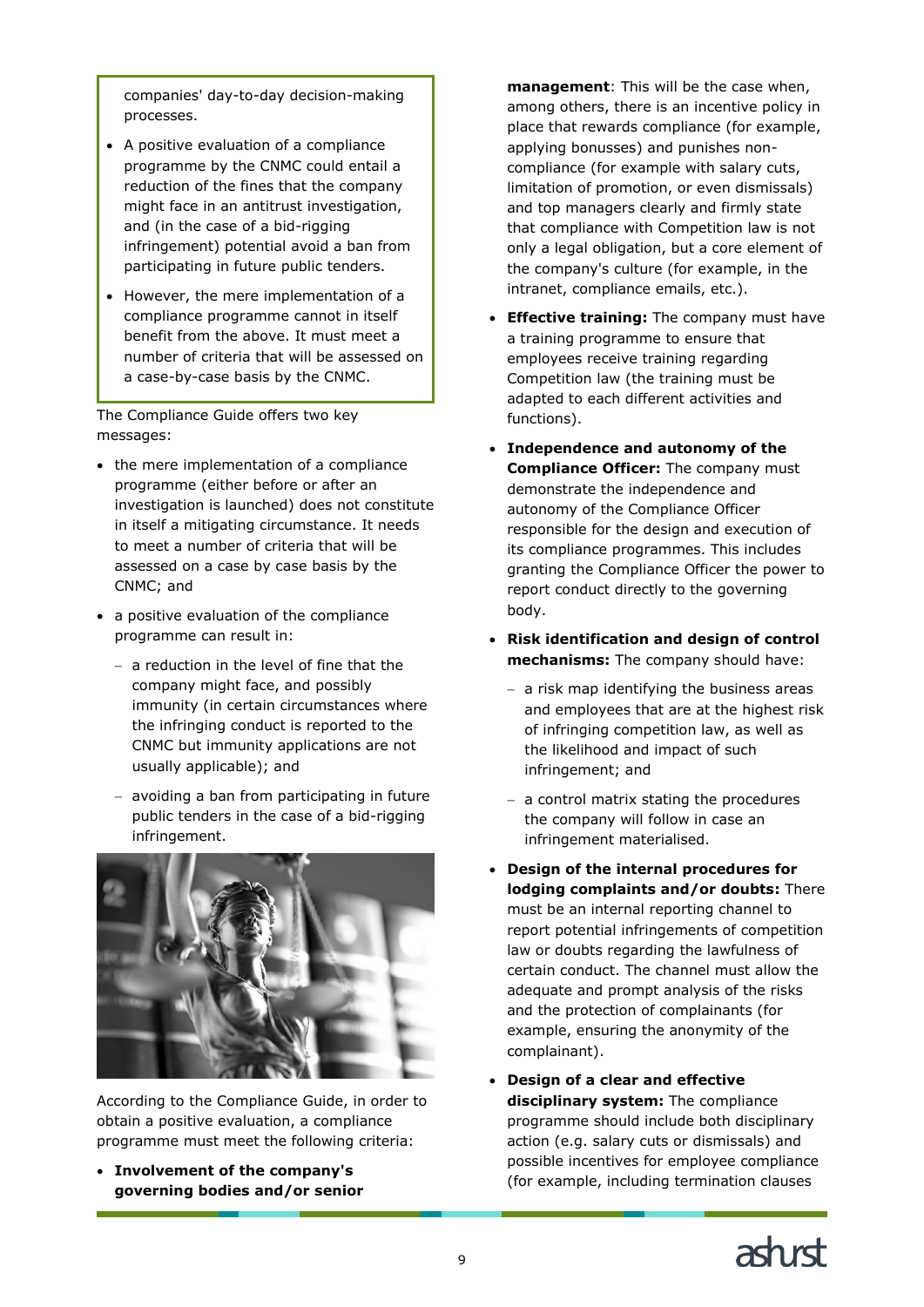in case of competition law infringements in the contracts with senior managers) .

The Compliance Guide contains an annex that offers several indicators that could be used by companies to determine whether their compliance programmes comply this criteria. In addition, the CNMC also offers an online tool with a series of questions that the companies can use to self-assess their programmes.

# <span id="page-11-0"></span>CMA seeks new regulatory regime for digital markets following market study **UK – MARKET INVESTIGATIONS & SECTOR INQUIRIES**

**On [1 July 2020,](https://www.gov.uk/cma-cases/online-platforms-and-digital-advertising-market-study) the UK Competition & Markets Authority ("CMA") published its final report following a 12-month market study into online platforms and digital advertising in the UK (the "Final Report"). The Final Report concludes that, due to the dynamic nature of digital advertising, existing laws are not suitable to effectively regulate the concerns that the CMA has identified. Therefore, the CMA has recommended that a new "procompetition regulatory regime" is established to govern major online** 

### **WHAT YOU NEED TO KNOW – KEY TAKEAWAYS**

**platforms in the UK.**

- Online platforms and digital markets are continuing to receive scrutiny from competition regulators around the globe. The CMA's market study has identified specific concerns in relation to digital advertising, where both Google and Facebook are major players in the UK.
- The Final Report recommends that the UK Government establishes a new "Digital Market Unit", which should be responsible for a new enforceable code of conduct that applies to online platforms designated as having strategic market status.
- Based on the CMA's recommendations, the Digital Market Unit should also have extensive powers to introduce "procompetitive reforms", which range from data-related interventions (such as mandating interoperability or third-party access to data) to measures including the structural separation of online platforms.

The CMA has simultaneously announced the formal launch of its "Digital Market Taskforce", which will advise the UK Government on the legislative requirements to implement the recommendations in the Final Report and the Furman Review. The Digital Markets Taskforce will report to the UK Government by the end of 2020.

### **BACKGROUND**

The CMA launched its market study in July 2019 amid concerns over how the digital advertising market was functioning in the UK and following calls by the [UK House of Lords](https://publications.parliament.uk/pa/ld201719/ldselect/ldcomuni/116/11602.htm) and [the UK Government's Digital Competition](https://www.gov.uk/government/publications/unlocking-digital-competition-report-of-the-digital-competition-expert-panel)  [Expert Panel](https://www.gov.uk/government/publications/unlocking-digital-competition-report-of-the-digital-competition-expert-panel) (the "Furman Review") to investigate the market (see our [April 2019](https://www.ashurst.com/en/news-and-insights/legal-updates/uk-report-on-competition-law-in-the-digital-economy-and-cmas-response/)  [newsletter\)](https://www.ashurst.com/en/news-and-insights/legal-updates/uk-report-on-competition-law-in-the-digital-economy-and-cmas-response/).

Market studies are used by UK competition authorities to examine the causes of why particular markets may not be working well. The possible outcomes following a market study are wide-ranging, including giving the market a clean bill of health, regulatory intervention, making recommendations to Government, initiating enforcement action or a market investigation reference (for more information, see our [Quickguide on market](https://www.ashurst.com/en/news-and-insights/legal-updates/quickguide-the-use-of-market-studies-and-market-investigations-in-uk-competition-law/)  [studies and market investigations in the UK\)](https://www.ashurst.com/en/news-and-insights/legal-updates/quickguide-the-use-of-market-studies-and-market-investigations-in-uk-competition-law/).

### **COMPETITION CONCERNS IDENTIFIED IN THE FINAL REPORT**

With around GBP 14 billion spent on UK digital advertising in 2019, approximately 80% of which was spent on Google and Facebook, the CMA's market study has found that both Google and Facebook have market power in their respective markets for search advertising and display advertising. Although the Final

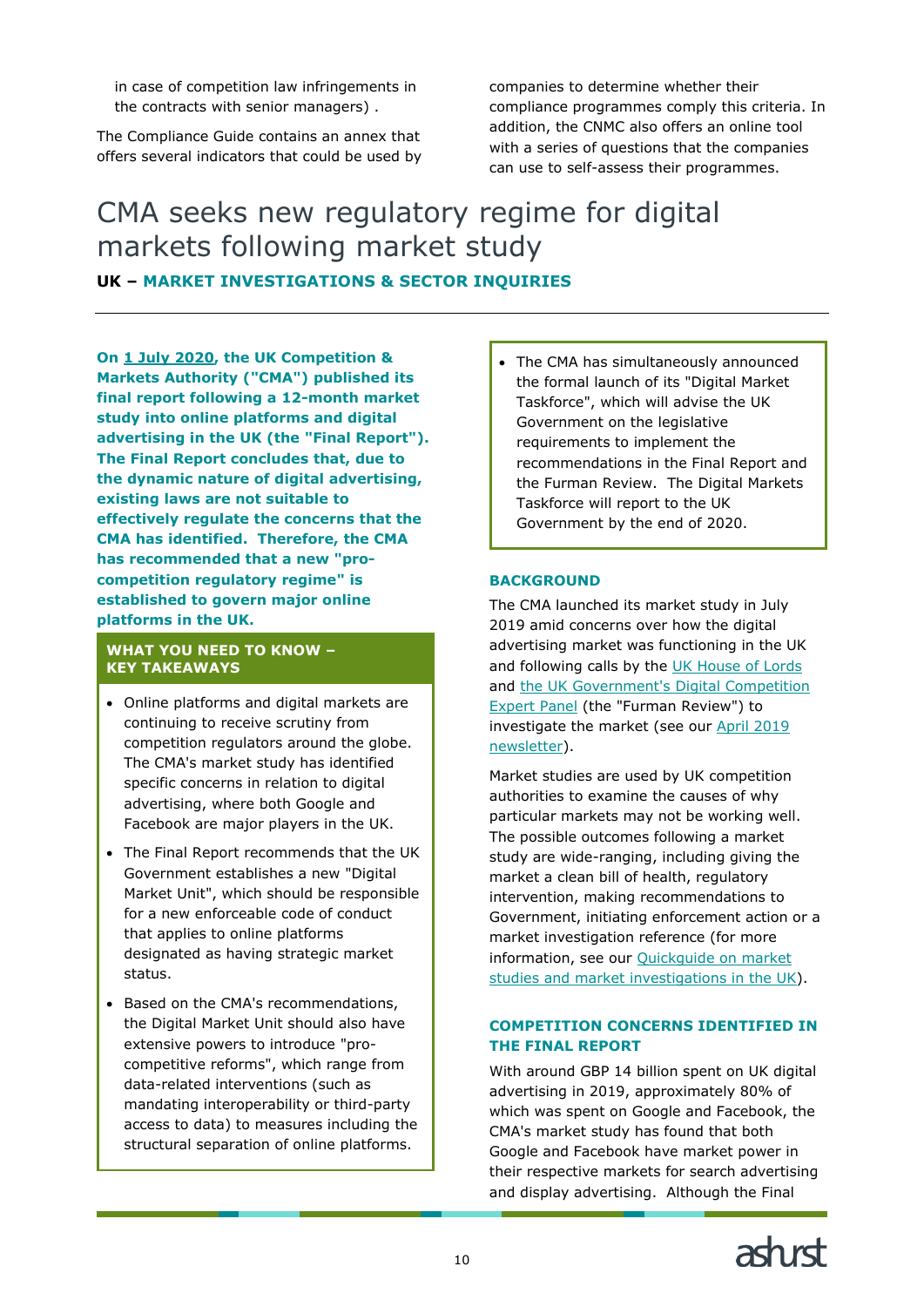Report acknowledges that high market shares in digital advertising are not necessarily 'bad', the CMA has found that competitors of Google and Facebook face substantial barriers to entry and expansion, which results in weak competition.

The CMA's analysis raises concerns in relation to the following areas:

- weak competition in the provision of digital advertising has impacted the rate of innovation and the prices paid by advertisers (which are ultimately reflected in the prices of goods and services across the economy);
- the compensation that consumers receive in exchange for their attention and personal data;
- the degree of control that users have over how their personal data is used; and
- wider social, political and cultural concerns arising from the impact of digital advertising on authoritative and reliable news media.



#### **WHAT REMEDIES HAS THE CMA PROPOSED?**

The Final Report confirms that the CMA will not be referring the market for an in-depth market investigation, which would typically involve the CMA conducting a further 18-24 month inquiry. Instead, the CMA has recommended to Government the establishment of a "procompetition ex ante regulatory regime, to oversee the activities of online platforms funded by digital advertising".

The CMA's proposed regulatory regime comprises two broad categories of intervention:

• **an enforceable code of conduct,** which is designed to protect competition by governing the behaviour of platforms that have strategic market status ("SMS"). The objective of the code of conduct would be to address the harmful effects that can arise

from the exercise of market power. The CMA has proposed that the code should be based around three high-level objectives of fair trading, open choices and trust and transparency. The code will apply to platforms that are designated as having SMS, as envisaged by the Furman Review, and each platform would have its own tailored code and published guidance on its practical application; and

• **a range of pro-competitive** 

**interventions,** which are designed to tackle the sources of market power and promote competition and innovation. This includes data-related remedies such as the provision of third-party access to data and measures to increase interoperability (as suggested by the Furman Review), as well as remedies including consumer control and separation measures.

In order to implement the proposed regulatory regime, the CMA has also recommended that the UK Government legislates to establish a "*Digital Markets Unit*" to undertake SMS designation, although the Final Report does not determine which platforms will be designated as having SMS, the CMA has indicated that Google and Facebook are likely to be included and that this may also be extend to others. The Digital Markets Unit will also be responsible for introducing, maintaining and enforcing the code, as well as introducing any procompetitive interventions.

### **WHEN WILL THE NEW REGIME COME INTO FORCE?**

There is currently no timetable for establishing the Digital Markets Unit or implementing the CMA's interventions. However, on the same day that the CMA published the Final Report, it also announced the [formal launch of a](https://www.gov.uk/cma-cases/digital-markets-taskforce) Digital [Markets Taskforce](https://www.gov.uk/cma-cases/digital-markets-taskforce) (the "Taskforce").

The Taskforce, which was commissioned by the UK Government in March 2020 (see our [March](https://www.ashurst.com/en/news-and-insights/legal-updates/competition-law-newsletter-march-april-2020/cn15-budget-2020-and-cma-annual-plan-ambitions-for-uk-competition-law/)  [2020 newsletter\)](https://www.ashurst.com/en/news-and-insights/legal-updates/competition-law-newsletter-march-april-2020/cn15-budget-2020-and-cma-annual-plan-ambitions-for-uk-competition-law/), will build on the conclusions of the Final Report and advise the Government as to how the new regulatory regime for digital markets should be designed. The Taskforce intends to report to the UK Government by the end of 2020. Therefore, it is unlikely that any draft legislation implementing the CMA's recommendations will be published by the UK Government until early 2021 at the earliest.

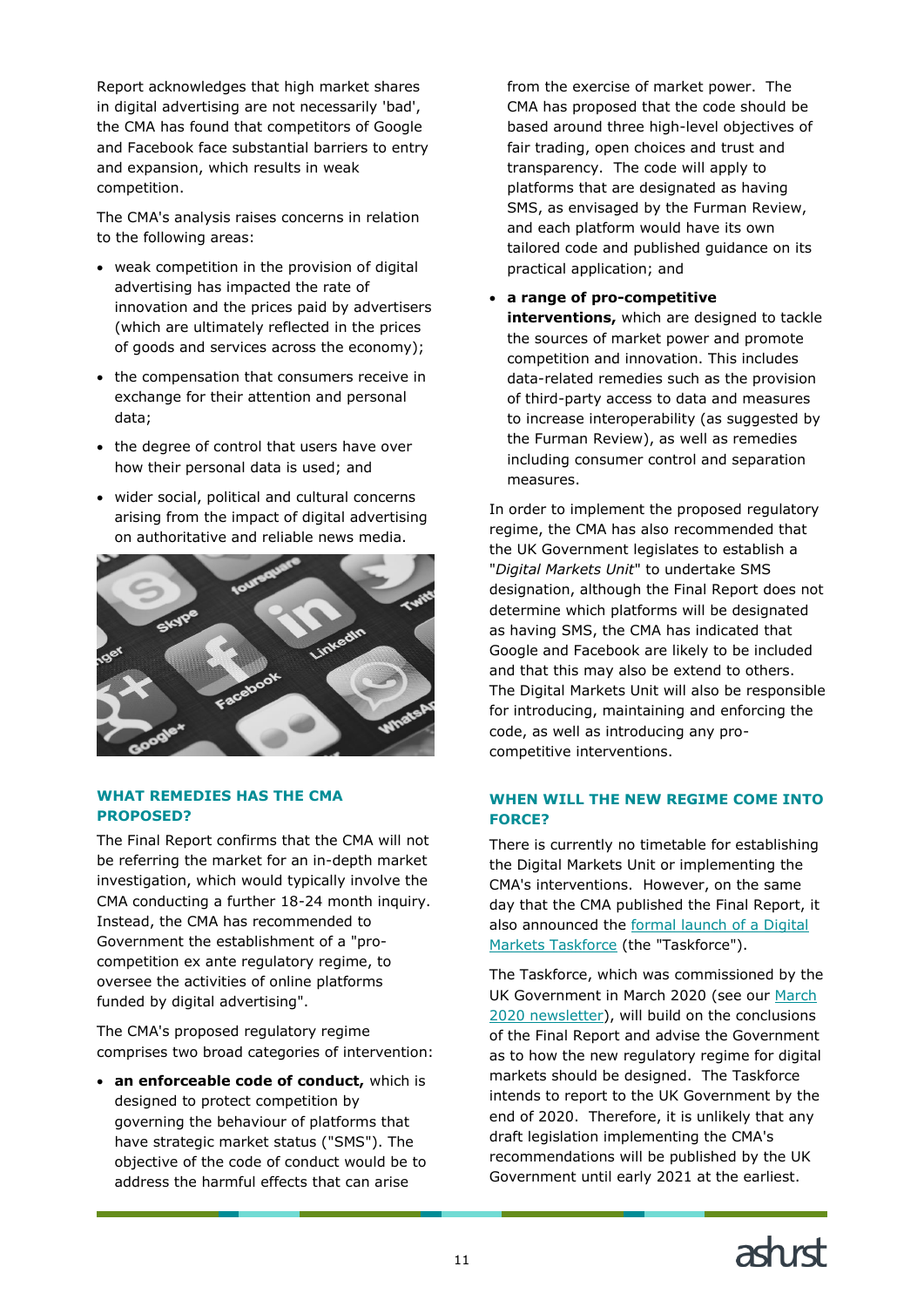# <span id="page-13-0"></span>Healthcare provider and consultants fined over £1.2 million for price fixing

# **UK – ANTITRUST - CARTELS**

**Spire Healthcare, a private healthcare provider, and six consultant ophthalmologists have been fined for their roles in facilitating and arranging to fix the price of initial consultations between different consultants at a Spire hospital in the north of England. Whilst individual consultants were fined in the range of GBP 642 to GBP 3,859 for agreeing to fix initial consultation fees, the private healthcare group was fined GBP 1.2 million for its role as the instigator and facilitator of the arrangement as a result of the UK Competition and Markets Authority ("CMA") applying a significant uplift for specific deterrence and proportionality.** 

### **WHAT YOU NEED TO KNOW – KEY TAKEAWAYS**

- The CMA has found the price-fixing agreement between consultant ophthalmologists to infringe competition law, with the arrangement having been informally agreed during a consultants' dinner and confirmed via email the next day.
- Spire, the private healthcare provider, was fined GBP 1.2 million, after CMA applied a six-fold uplift to the level of the fine for deterrence and proportionality in its penalty calculation, although Spire also benefited from the maximum available 10% reduction for its compliance programme.
- The individual consultants themselves were fined a fraction of this amount, up to GBP 3,859 each after agreeing settlements. Three of the consultants fined operated as sole traders, providing a reminder that individuals may be subject to civil penalties for competition law infringements where they are engaged in economic activity.
- This case continues a long-running focus by the CMA in this sector, following its

private healthcare market investigation, as well as its 2015 decision to fine an association of ophthalmologists for exchanging price information.

### **A COSTLY DINER: THE AGREEMENT**

The CMA has fined Spire Healthcare Limited and its parent company Spire Healthcare Group plc, together with six consultant ophthalmologists, for an infringement of Chapter I of the Competition Act 1998 by facilitating and agreeing to fix the price of initial consultations at GBP 200 per session for self-pay patients. A seventh consultant was granted immunity after applying for leniency.

According to the CMA's infringement [decision](https://assets.publishing.service.gov.uk/media/5f108591d3bf7f5badfe3d6c/Case_50782_Non-confidential_decision_PDFA.pdf) issued on 1 July 2020, seven consultant ophthalmologists operating out of Spire's Regency Hospital in Macclesfield had agreed to fix their initial consultation fees for self-pay patients (which are normally set by the individual consultant) following a dinner organised by Spire's management on 24 August 2017. The CMA found that the topic of fees had been raised by a Spire employee during the dinner, with a view to simplifying fee options for self-pay customers. Following a discussion at the dinner, the CMA found that an agreement was reached via an email exchange the next day to fix the level of the fee at GBP 200. The CMA concluded that the resulting agreement, instigated by a Spire employee and facilitated by the hospital's customer service team, lasted until early July 2019.

#### **FINE REDUCTION: SETTLEMENT AND THE IMPORTANCE OF COMPLIANCE PROGRAMMES**

In calculating the fines, the CMA applied a starting point of 25% (out of a maximum of 30%) of relevant turnover (the revenue from privately-funded ophthalmology services at the Regency Hospital), reflecting its assessment of the infringement as the "most serious type of cartel behaviour". The six consultants each saw a reduction in their penalties in view of, in

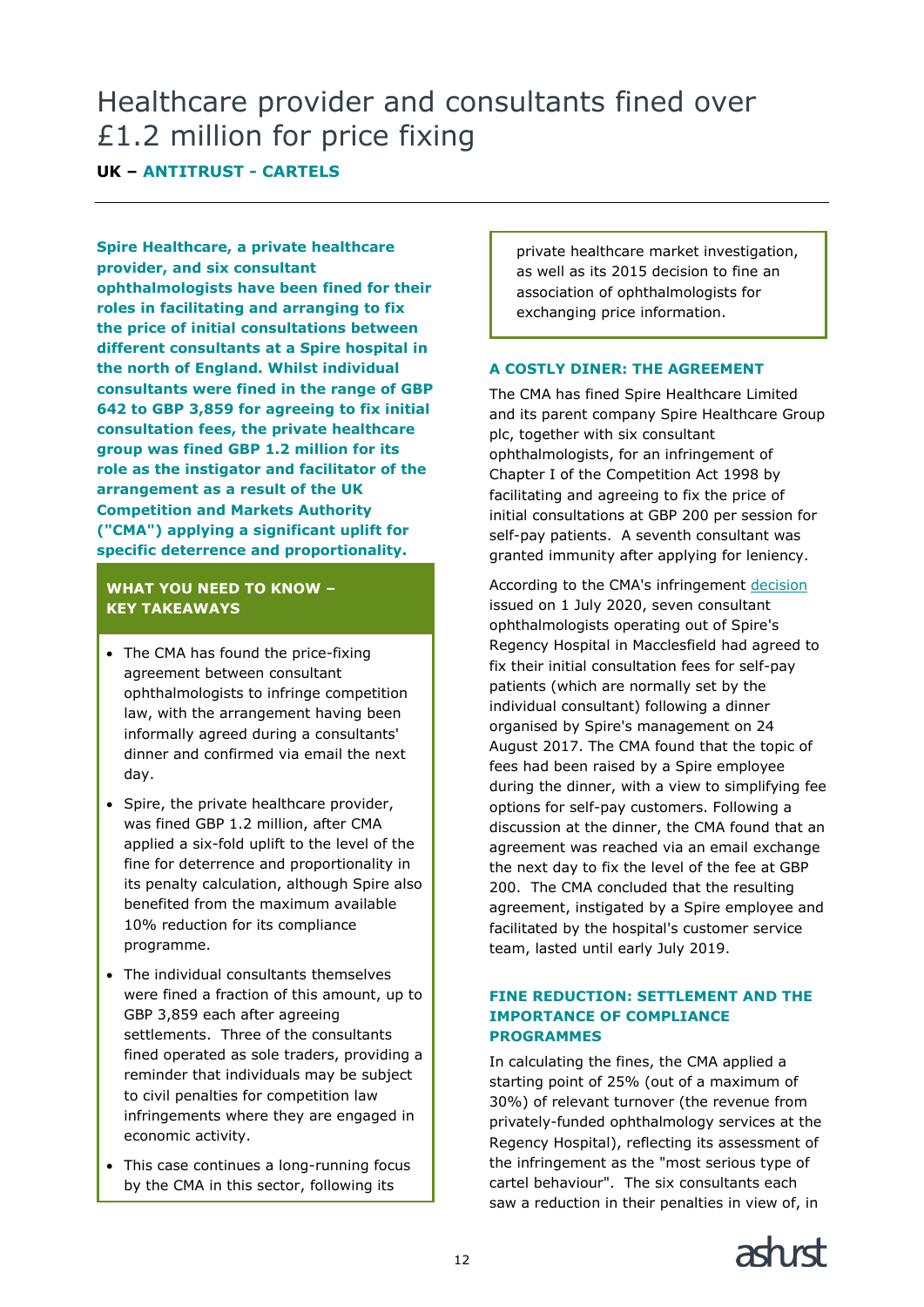particular, their lessor role in the conduct (as compared to Spire), and a further 20% reduction for settlement. While three of the consultants operated through limited companies (with the fine imposed on the company accordingly), fines were imposed on the remaining consultants as sole traders.



A number of adjustments were made to Spire's penalty during the calculation, including a specific 10% increase to reflect Spire's role as the "instigator", although this was offset by an equivalent reduction for Spire's existing competition compliance activities. This represented the maximum available discount for compliance programmes. Spire also agreed to submit a report to the CMA on its compliance activities every year, for the next three years. A further 5% discount was granted on the basis of cooperation as Spire had made an employee (who was a key individual in the investigation) available for interview.

#### **FINE UPLIFT: INSTIGATOR AND FACILITATOR**

Spire's penalty following the above adjustments came to GBP 225,824. This was then increased to GBP 1.5 million, a six-fold increase, on the basis of deterrence and proportionality. This uplift in part reflected Spire's overall size and financial position, within the relevant turnover used in calculating the fine representing only a very small part of Spire's overall turnover. However, a key driver was the CMA's findings that Spire had acted as both the instigator and facilitator of a price fixing agreement.

This case follows-on from extensive focus by the UK competition authorities on the private healthcare market. The CMA previously considered the issue of consultant groups (specifically, anaesthetist groups) and the setting of common prices in its private healthcare market investigation carried out over a number of years from 2011 onwards. It is also not the first time that the CMA has investigated the ophthalmology sector in particular; in August 2015, the CMA imposed a fine of GBP 382,500 on an association of ophthalmologists for exchanging price and other commercially sensitive information between members

# <span id="page-14-0"></span>UK real-estate director banned for seven years after court grants CMA order

**UK – ANTITRUST - CARTELS**

**The first competition disqualification order to come to trial has resulted in a company director, Michael Martin, being disqualified for seven years. In its judgment of 7 July 2020, the UK High Court found that Mr Martin had contributed to Gary Berryman Estate Agents' breach of competition law by failing to prevent its anti-competitive behaviour once he had learnt of it.**

#### **WHAT YOU NEED TO KNOW – KEY TAKEAWAYS**

• The latest director disqualification sends a clear message to company directors that the Competition and Markets Authority

(the "CMA") will seek to hold them accountable for breaches of competition law, even if not directly involved.

- In order to avoid personal liability for company breaches of competition law, directors should take steps to prevent or end the company's wrongdoing as soon as they learn of it.
- Directors who do not take steps to prevent or end companies' participation in breaches of competition law will be seen as having contributed to the breach and therefore risk disqualification.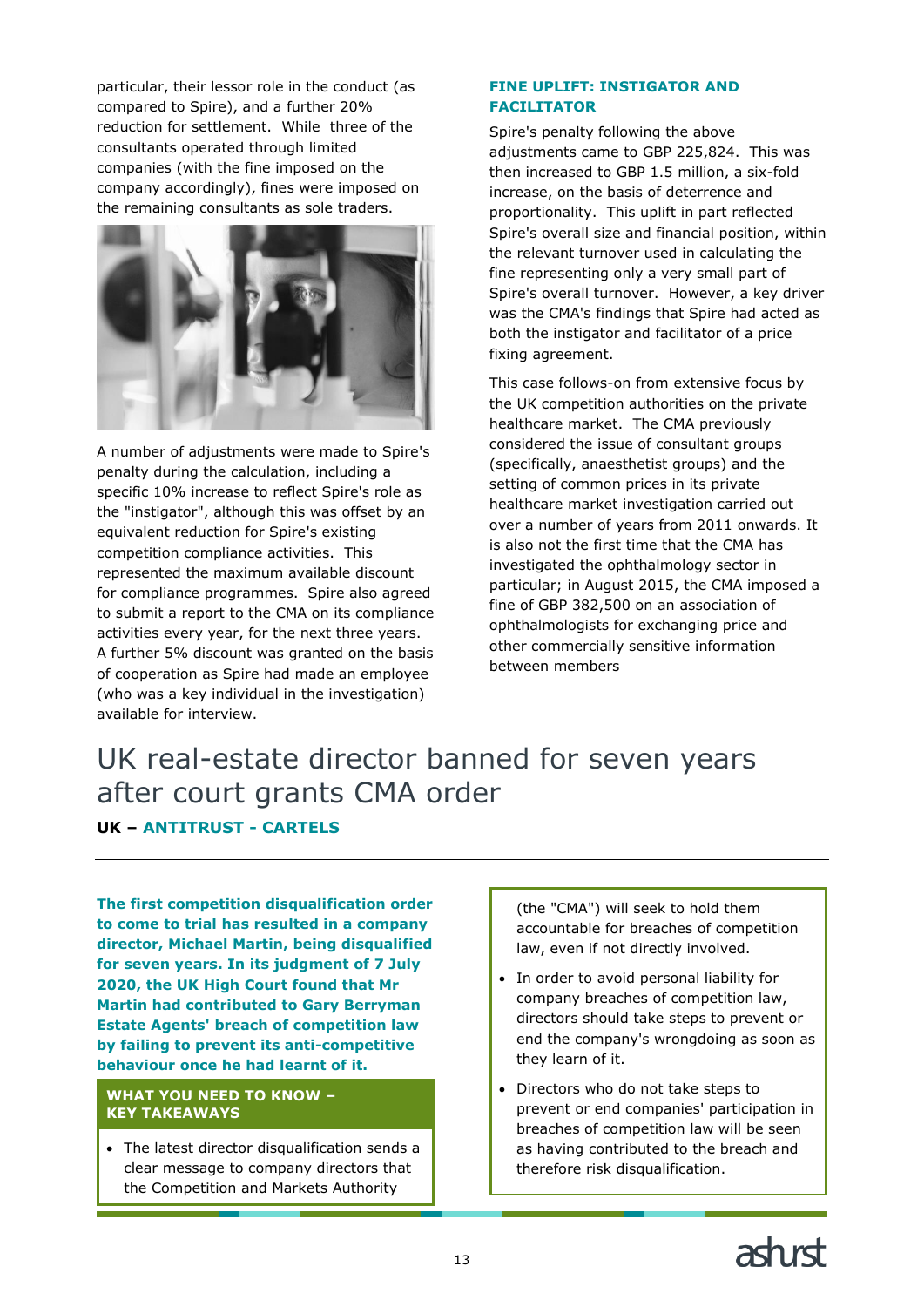An investigation by the CMA found in 2017 that six estate agents in Somerset had agreed to fix a minimum Commission rate for residential estate agency services in an illegal cartel, which lasted for just over a year beginning in February 2014. The CMA found that the cartel agreement between the six estate agents (who had an estimated market share of 95%) caused local homeowners to miss out on receiving the best possible deal when selling their property.

Following the CMA's findings, three other directors whose companies participated in the cartel provided formal undertakings not to act as a director of a company for between three and five years. Michael Martin abstained from giving formal undertakings, which resulted in the CMA issuing court proceedings against him in February 2019. The trial took place via video conference in June 2020.

The court had regard to the fact that Mr Martin was not concerned with day-to-day sales and did not attend any of the meetings at which the illegal cartel agreement was made, but considered that as a director, on becoming aware of the agreement, he had responsibility

to prevent or end his company's involvement in it. By failing to do so, the court determined that he had contributed to the breach of competition law and that this conduct made him unfit to be a director of a company. It therefore disqualified him from acting as a director or being concerned in the management of a company for seven years.

The seven year period reflected the seriousness of the findings of misconduct in the context of the sale of homes when estate agents have to be trusted by vendors. Notably, it was far longer than the 2.5 year period the CMA had proposed if Mr Martin had offered a disqualification undertaking before court proceedings were launched.

The disqualification of Mr Martin is the CMA's 18th director disqualification since the first of its kind in 2016. This case sends a clear message that the CMA will seek to hold company directors accountable for any anticompetitive behaviour, and that, even if a director is not directly involved in a breach, they can still be held accountable for it.

# <span id="page-15-0"></span>Australian Open Banking live, energy next - Consumer Data Right update

# **AUSTRALIA – NEW LAW/POLICY**

**Australia's Consumer Data Right ("CDR") regime in the banking sector ("Open Banking") is live as of 1 July 2020. The Australian Government has also formally extended the CDR to the energy sector, with implementation expected in late 2021. The primary goal of CDR is to allow customers to more easily compare and switch providers if they find a better deal elsewhere, resulting in increased competition and innovation.**

#### **WHAT YOU NEED TO KNOW – KEY TAKEAWAYS**

- Australia is one of a number of jurisdictions around the world developing Open Banking.
- Australia's Open Banking regime has been launched. From 1 July 2020, customers of Australia's four major banks (ANZ, CBA, NAB and Westpac) can direct their bank to disclose their banking data from a range of personal accounts to accredited data recipients.
- In November 2020, the four major banks will be required to make consumer information from other accounts available (such as joint accounts, home loans and personal loans). From mid-2021 onwards, non-major authorised deposit-taking institutions ("ADIs") will be required to begin sharing consumer data.
- The Australian Competition and Consumer Commission ("ACCC") and the Office of the Australian Information Commissioner ("OAIC") will be monitoring compliance with, and enforcing the, CDR

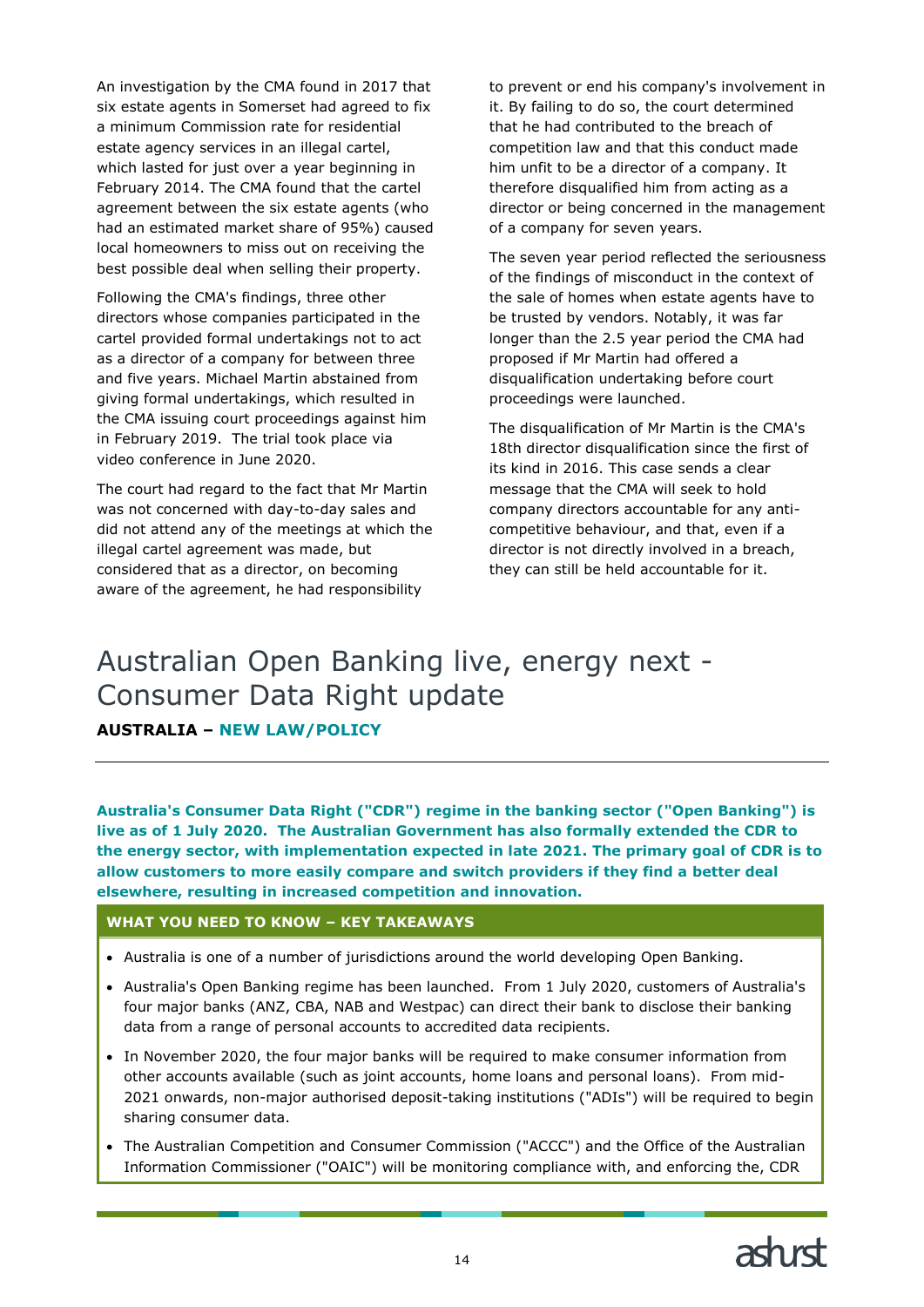regulatory obligations. Their recently released [joint Compliance and Enforcement Policy for the](https://www.accc.gov.au/focus-areas/consumer-data-right-cdr-0/cdr-compliance-and-enforcement-policy)  [CDR](https://www.accc.gov.au/focus-areas/consumer-data-right-cdr-0/cdr-compliance-and-enforcement-policy) explains the approach they will take to encourage compliance and prevent breaches.

- On 26 June 2020, the CDR was formally extended to the energy sector. Once implemented, energy retailers and certain other data holders will be required to provide access to consumers' electricity data, billing data and additional data sets such as distributed energy resources and plan information for electricity and natural gas.
- The ACCC and Australia's Data Standards Body are working to finalise rules and technical standards for operation of the new CDR regime for the energy sector, and industry stakeholders are encouraged to participate in this process.

#### **WHAT IS THE CDR, AND WHAT DOES IT MEAN FOR ME?**

The CDR is a data portability reform that the Australian Government intends to roll out economy-wide, sector-by-sector, starting with banking, followed by energy and telecommunications. The objective of the CDR is to:

- provide consumers with the ability to efficiently and conveniently access their personal data held by businesses ("data holders"); and
- authorise the secure sharing of that data to trusted and accredited third parties ("accredited data recipients").

The CDR also requires businesses to provide public access to information on specified products that they offer.

The CDR aims to give consumers the ability to access and use more information about themselves, and about their use of products in order to improve their ability to make informed comparisons and switch to other providers if they find a better deal elsewhere. This is expected to encourage competition between providers, leading to better prices and more innovative products and services, enhancing consumer welfare.

#### **IMPLEMENTATION, COMPLIANCE AND ENFORCEMENT**

ł

The CDR regime is implemented by a framework consisting of legislative provisions in Part IVD of the *Competition and Consumer Act 2010* (Cth) ("CCA"), rules made by the ACCC under the legislation <sup>4</sup> ("CDR Rules") and technical consumer data standards made under the rules by the designated Data Standards Body, CSIRO's Data61 ("Data Standards"). The ACCC is responsible for accrediting data recipients.

The ACCC and the OAIC are jointly responsible for monitoring compliance with, and enforcing the, CDR regulatory obligations, with the ACCC focusing on general compliance, and the OAIC on privacy issues relating to the handling of consumer data by data holders and accredited data recipients. Breaches of the regulatory obligations attract significant civil penalties, among other consequences.  $5$ 

The ACCC's and OAIC's joint Compliance and Enforcement Policy for the Consumer Data Right ("Policy") published in May 2020 explains the approach they will take to encourage compliance and prevent breaches. The ACCC and OAIC will be actively monitoring compliance relying on stakeholder intelligence / complaints, mandatory periodic reports from data holders and accredited data recipients, audits and assessments of data holders and accredited data recipients, and information requests and compulsory notices.

<sup>5</sup> For corporations, the greater of AUD 10 million per breach, three times the value of the benefit obtained from the breach, or 10% of annual turnover where the value of the benefit cannot be determined. These penalties can only be imposed if the ACCC brings court proceedings and liability is established. Other enforcement options include administrative resolutions, infringement notices, court enforceable undertakings, suspension or revocation of accreditation by the ACCC, certain determinations and declarations by the OAIC relating to privacy issues.



<sup>4</sup> *Competition and Consumer (Consumer Data Right) Rules 2020*, made in February 2020, and amended on 19 June 2020 to clarify their intended operation. The Rules will be regularly updated to expand the scope of the CDR, including to other sectors.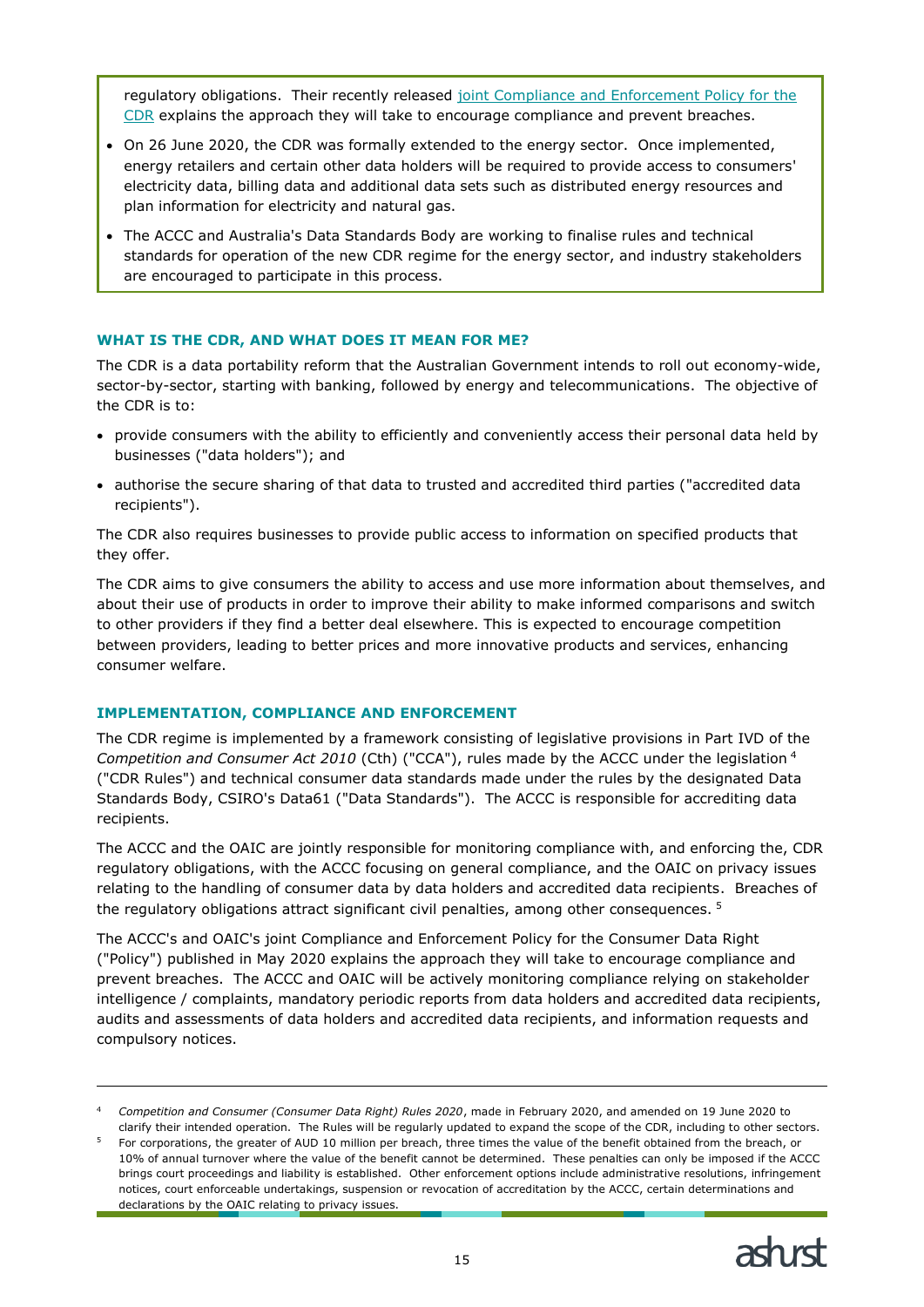In determining the appropriate enforcement approach, the ACCC / OAIC will consider factors including:

- the impact of the conduct on consumers;
- whether the conduct was "deliberate, repeated, reckless or inadvertent";
- the extent of potential gain from the conduct;
- whether the conduct indicates systemic issues;
- whether the business has displayed a corporate culture of compliance, including effective compliance programs; and
- whether the conduct was self-reported and the level of cooperation with the ACCC.

Relevantly, the following conduct has been identified as "priority conduct" likely to result in significant detriment to consumers and the integrity of the CDR, "always" giving grounds for the consideration of enforcement action:

- **data holder refusal**: repeated refusal to disclose consumer data (or frustrate the process of disclosure) by intentionally circumventing the Rules or Data Standards;
- **misleading or deceptive conduct**: conduct that misleads a person into believing that another person is a CDR consumer or that a valid request or consent has been made, "holding out" that a person is accredited when they are not, or misleading representations by data recipients regarding the nature or benefits of the CDR service provided;
- **invalid consent**: accredited data recipients collecting data without valid consent;
- **misuse or improper disclosure of consumer data**: intentional misuse or improper disclosure of CDR consumer data by an accredited data recipient, inconsistent with the consent provided by a CDR consumer, particularly where consent has been withdrawn. This would also include circumventing the "data minimisation principle", which requires authorised data recipients to only collect the minimum data they need to provide the products the consumer has consented to; and

• **insufficient security controls.<sup>6</sup>**

Data holders and accredited data recipients, in their dealings with each other, competing providers and consumers, also remain subject to other parts of the CCA, including the Australian Consumer Law.

The ACCC is a very active, well-resourced regulator, and we expect it to closely monitor and vigorously enforce compliance with the CDR. Having regard to the Policy, current and prospective data holders and accredited data recipients should make sure they understand their regulatory obligations and have robust compliance systems in place.

### **ROLLOUT IN THE BANKING SECTOR**

ł

The banking sector was first in line for the implementation of the CDR regime, and will be the test case for the effectiveness of the regime.

Following the commencement of the Rules on 6 February 2020, Australia's big four banks were required to start sharing product reference data in a standardised format, facilitating better product comparisons. From July 2020, the major banks are required to share certain consumer data, such as data relating to credit and debit cards, deposit accounts and transaction accounts, with accredited data recipients where directed by a consumer to do so. A wider range of consumer banking data must be made available from November 2020 (including data relating to mortgage and personal loans, investment loans, joint accounts, closed accounts, direct debits, scheduled payments and payees).

<sup>6</sup> [ACCC/OAIC Compliance and Enforcement Policy for the Consumer Data Right,](https://www.accc.gov.au/system/files/CDR%20-%20CE%20-%20Joint%20ACCC%20and%20OAIC%20compliance%20and%20enforcement%20policy%20-%208%20May%202020.pdf) May 2020.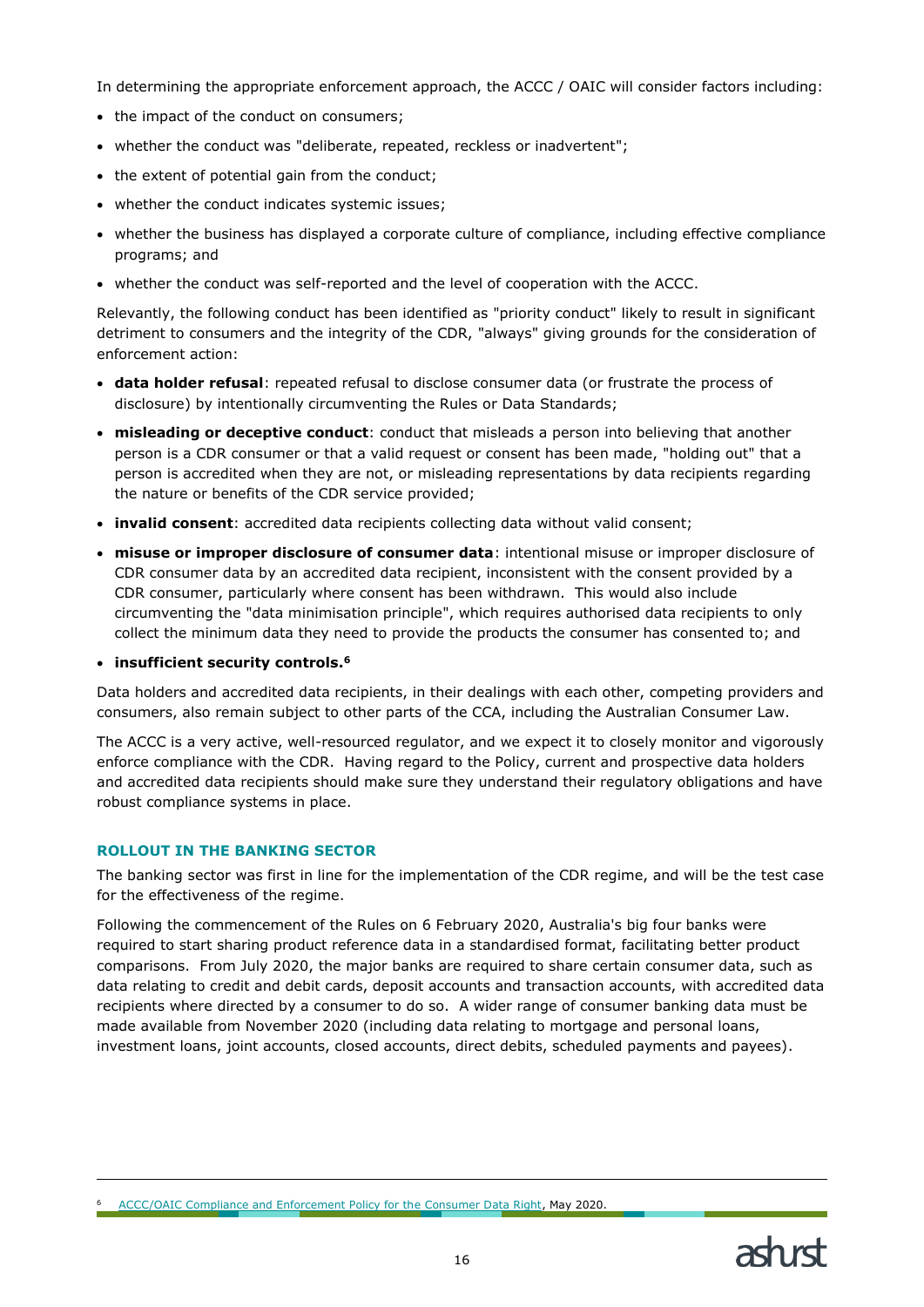

Other ADIs are required to share product data from October 2020, and will be required to begin sharing consumer data from 2021.<sup>7</sup>

As at July 2020, two accredited data recipients have completed the necessary steps to securely receive data – Frollo Australia and Regional Australia Bank. A further 39 providers have reportedly begun the process to become accredited data recipients.<sup>8</sup>

#### **EXTENSION TO THE ENERGY SECTOR**

On 26 June 2020, the CDR was formally extended to the energy sector.<sup>9</sup> The designation instrument captures consumer data sets relating to the sale or supply of electricity, including where electricity is bundled with gas. Coverage of data sets about products is broader and includes electricity, gas and dual fuel plans.

Information that has been made part of the scope of the CDR in energy includes individual consumer information as well as information about the sale or supply of electricity to a customer (including other products or services offered, such as free energy efficiency assessments or discounts on non-energy products), as well as metering data, NMI (national metering identifier) standing data, DER (distributed energy resource) register data and billing data for that consumer.

Several steps need to occur before the CDR regime becomes effective in the energy sector, including the development of operational and technical rules by the ACCC and the Data Standards Body, and the technical build. The timeframes for implementation are still to be confirmed, but it is expected that implementation may commence in late 2021.<sup>10</sup>

The ACCC is currently consulting on the [energy rules framework,](https://www.accc.gov.au/system/files/CDR%20-%20Energy%20rules%20framework%20consultation%20paper%20-%20July%202020.pdf) including the extent to which additional rules, or amendments to the existing Rules, will be required to accommodate the energy sector.<sup>11</sup> Unlike for Open Banking, where data is provided by data holders directly to accredited data recipients, for the banking sector, the Australian Energy Market Operator ("AEMO**"**) has been selected as the gateway between data holders and accredited data recipients (except in respect of data which AEMO itself holds). This gateway model, and the unique characteristics of energy data and markets, mean that changes to the current Rules are necessary.

During the remainder of this year, we will likely see a number of specific rules proposed for the implementation of the CDR in the energy sector. These will require significant engagement from energy sector participants – particularly retailers. Once the CDR rules and technical standards are settled, it may be necessary to uplift retailer systems to ensure that the capability to provide consumer data is available.

ł

<sup>&</sup>lt;sup>11</sup> The ACCC is seeking submissions by 28 August 2020, and looking to publish draft energy rules for consultation in Q4 of 2020.



See the rollout timetable on the new CDR website, available [here.](https://www.cdr.gov.au/sites/default/files/2020-06/Revised%20phasing%20table%20-%2023%20June%202020.pdf)

<sup>8</sup> ACCC, ["Consumer Data Right goes live for data sharing",](https://www.accc.gov.au/media-release/consumer-data-right-goes-live-for-data-sharing) 1 July 2020.

<sup>9</sup> See *Consumer Data Right (Energy Sector) Designation 2020* (Cth), and Josh Frydenberg and Angus Taylor and [More Power to](https://ministers.treasury.gov.au/ministers/josh-frydenberg-2018/media-releases/more-power-compare-and-switch-energy-providers)  [Compare and Switch Energy Providers,](https://ministers.treasury.gov.au/ministers/josh-frydenberg-2018/media-releases/more-power-compare-and-switch-energy-providers) 29 June 2020.

<sup>10</sup> Based on [indications](https://www.aer.gov.au/system/files/joint-market-body-prioritisation-framework.pdf) from the Australian Energy Regulator (AER), Australian Energy Market Operator (AEMO) and Australian Energy Market Commission (AEMC).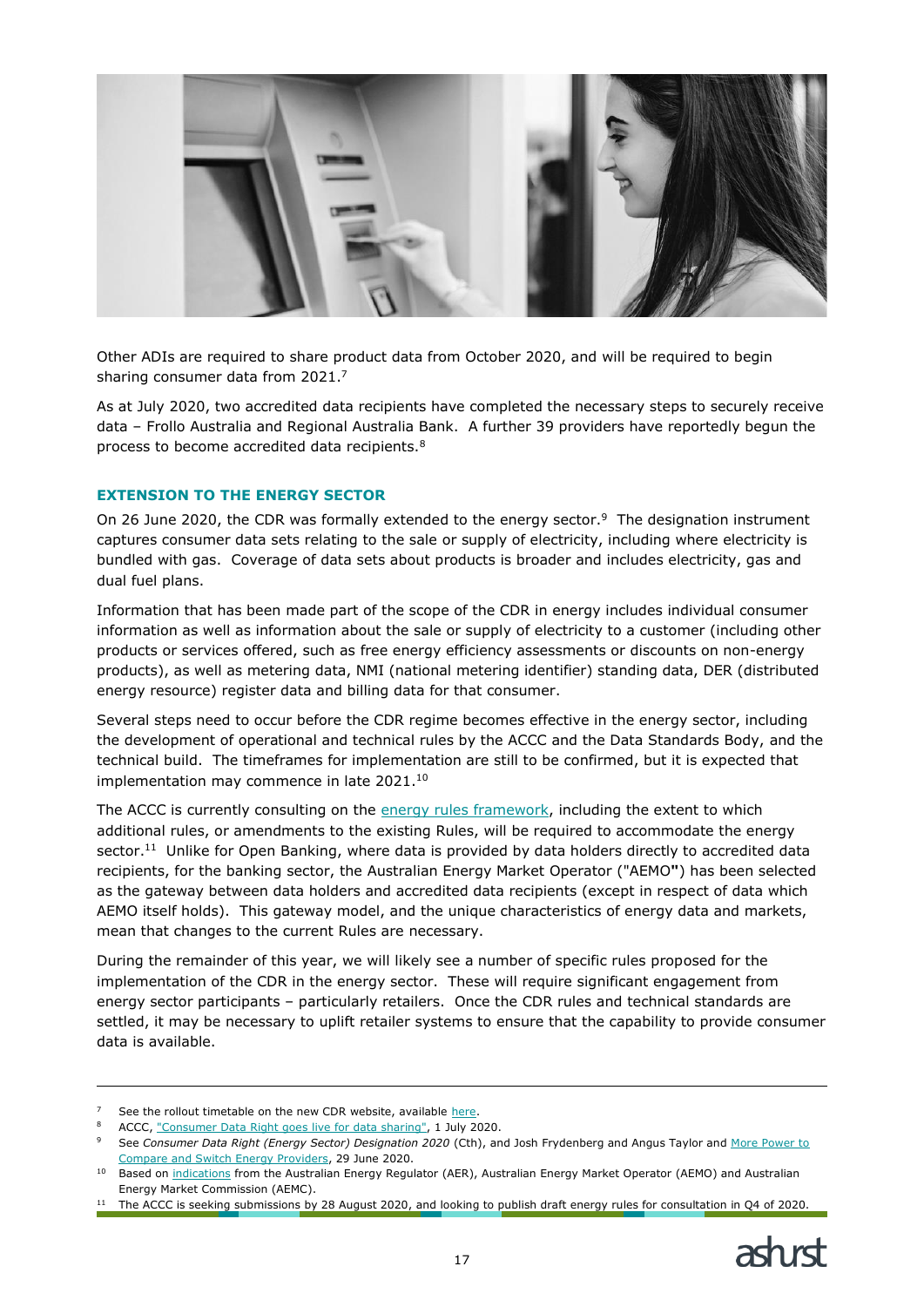It will also be useful to keep an eye on the operation of the new CDR rights in the banking sector, including the extent of consumer engagement with the CDR. As this is a very new regime in Australia, lessons may be gained from seeing how it operates in other sectors.

For more details on CDR in the energy sector, see:

- Ashurst ["Consumer data right for the energy sector: data sharing and switching is one step closer"](https://www.ashurst.com/en/news-and-insights/legal-updates/consumer-data-right-for-the-energy-sector---data-sharing-and-switching-is-one-step-closer/)
- Ashurst "The new oil [the Australian consumer data right hits the energy sector"](https://www.ashurst.com/en/news-and-insights/legal-updates/the-new-oil-the-australian-consumer-data-right-hits-the-energy-sector/)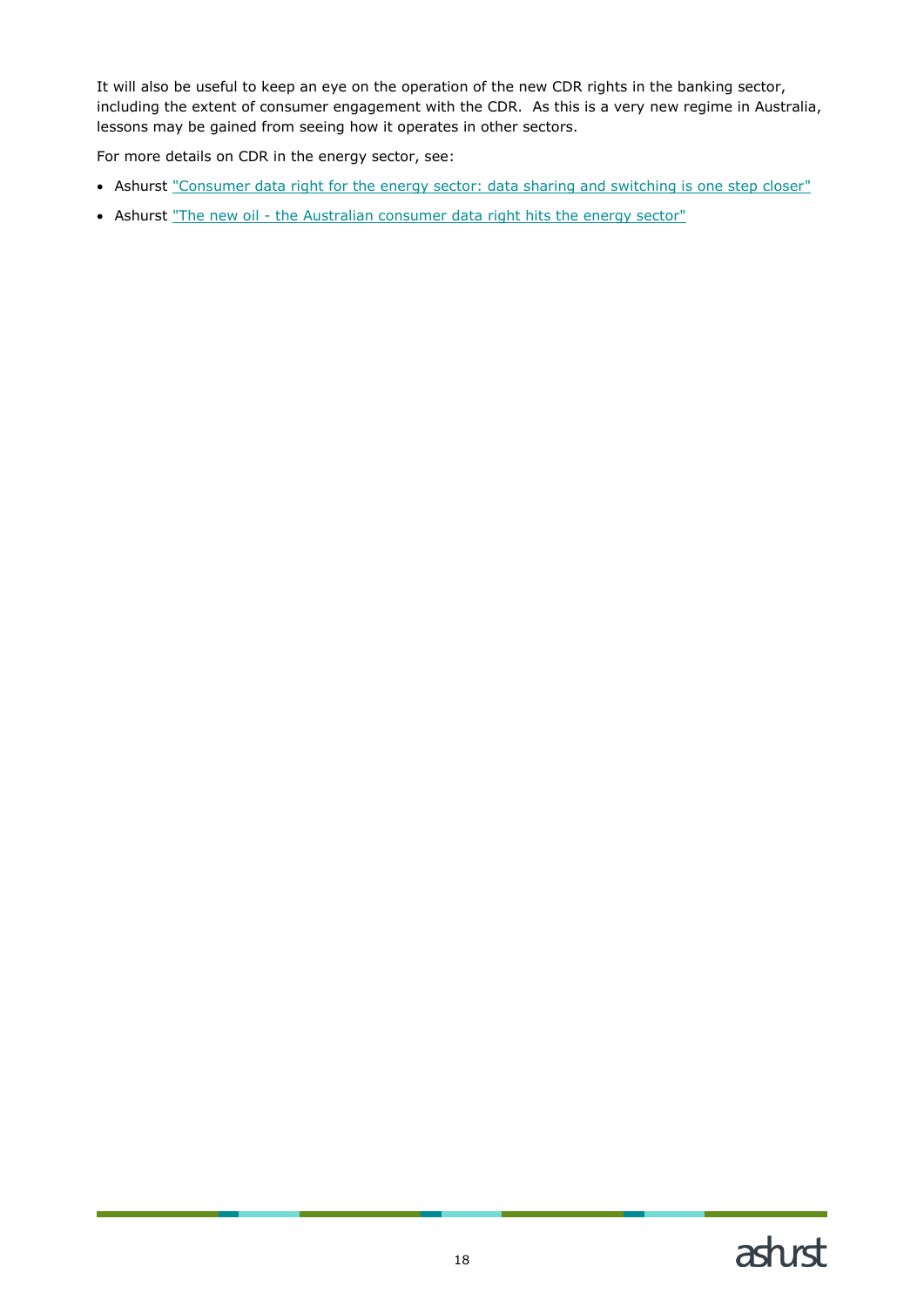### **Key EMEA Contacts**



#### **Gabriele Accardo**

Counsel Milan T +39 02 85423430 M +39 338 7305376 gabriele.accardo@ashurst.com



#### **Euan Burrows** Partner London T +44 20 7859 2919

M +44 7917 846 697 euan.burrows@ashurst.com



#### **Neil Cuninghame** Partner

London T +44 20 7859 1147 M +44 7917 064 750 neil.cuninghame@ashurst.com



**Gil Even-Shoshan** Counsel Brussels T +32 2 626 1907 M +32 471 129 973 ges@ashurst.com



#### **Maria Held** Counsel, Rechtsanwältin Munich T +49 89 24 44 21 176 M +49 172 67 02 553 maria.held@ashurst.com



#### **Christophe Lemaire** Avocat à la Cour

Paris T + 33 1 53 53 54 62 M +33 6 81 98 96 44 christophe.lemaire@ashurst.com



### **Nigel Parr**

Partner London T +44 20 7859 1763 M +44 7785 346 577 nigel.parr@ashurst.com



#### **Alexandre Vandencasteele** Partner Brussels T +32 2 641 9962 M +32 475 456 944













### **Steven Vaz** Partner London T +44 20 7859 2350 M +44 7879 497 862



#### **Rafael Baena** Partner

Madrid T +34 91 364 9895 M +34 676 623 682 rafael.baena@ashurst.com

**Michaël Cousin** Avocat à la Cour Paris T +33 1 53 53 56 92 M +33 6 03 48 48 19 michael.cousin@ashurst.com

#### **Alexi Dimitriou** Counsel

London T +44 20 7859 1191 M +44 7789 816 477 alexi.dimitriou@ashurst.com

**Denis Fosselard** Partner

Brussels T +32 2 641 9976 M +32 476 474 564 denis.fosselard@ashurst.com

**Michael Holzhaeuser** Partner Frankfurt T +49 69 97 11 28 50 M +49 151 14 79 98 17 michael.holzhaeuser@ashurst.com

#### **Duncan Liddell** Partner

London T +44 20 7859 1648 M +44 7766 113 476 duncan.liddell@ashurst.com

#### **Donald Slater**

Counsel Brussels T +32 2 626 1916 M +32 473 132 473 donald.slater@ashrst.com

steven.vaz@ashurst.com

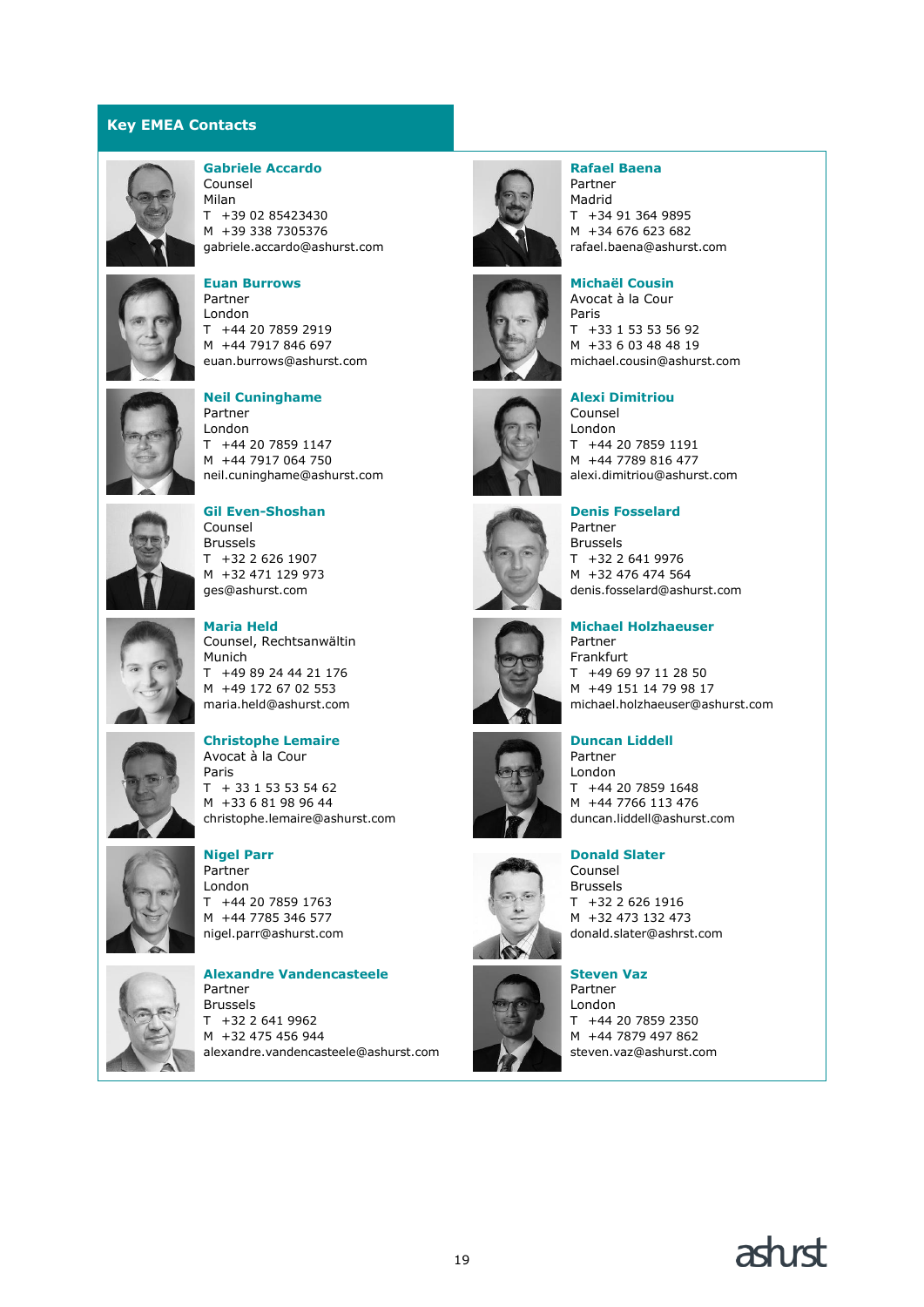### **Key EMEA Contacts**



#### **Annick Vroninks** Partner Brussels

T +32 2 641 9971 M +32 477 52 37 82 annick.vroninks@ashurst.com



# **Ute Zinsmeister**

Partner Munich

T +49 89 24 44 21 187 M +49 172 66 15 078 ute.zinsmeister@ashurst.com



**Denis Waelbroeck** Partner Brussels

T +32 2 641 9963 M +32 475 45 69 43 denis.waelbroeck@ashurst.com

### **Key Asia-Pac Contacts**



**Peter Armitage** Partner Sydney

T +61 2 9258 6119 M +61 418 973 700



peter.armitage@ashurst.com **Justin Jones** Partner Melbourne

T +61 3 9679 3640 M +61 412 426 826 justin.jones@ashurst.com



**Alyssa Phillips** Partner Brisbane

T +61 7 3259 7352 M +61 488 362 225 alyssa.phillips@ashurst.com



**Tihana Zuk** Counsel Sydney

 $T + 61 2 9258 6343$ tihana.zuk@ashurst.com



**Melissa Fraser** Partner Sydney

T +61 2 9258 5949 M +61 400 507 068 melissa.fraser@ashurst.com





**Ross Zaurrini** Partner Sydney

T +61 2 9258 6275 M +61 437 447 813 angie.ng@ashurst.com

**Angie Ng** Counsel Sydney

T +61 2 9258 6840 M +61 411 866 953 ross.zaurrini@ashurst.com